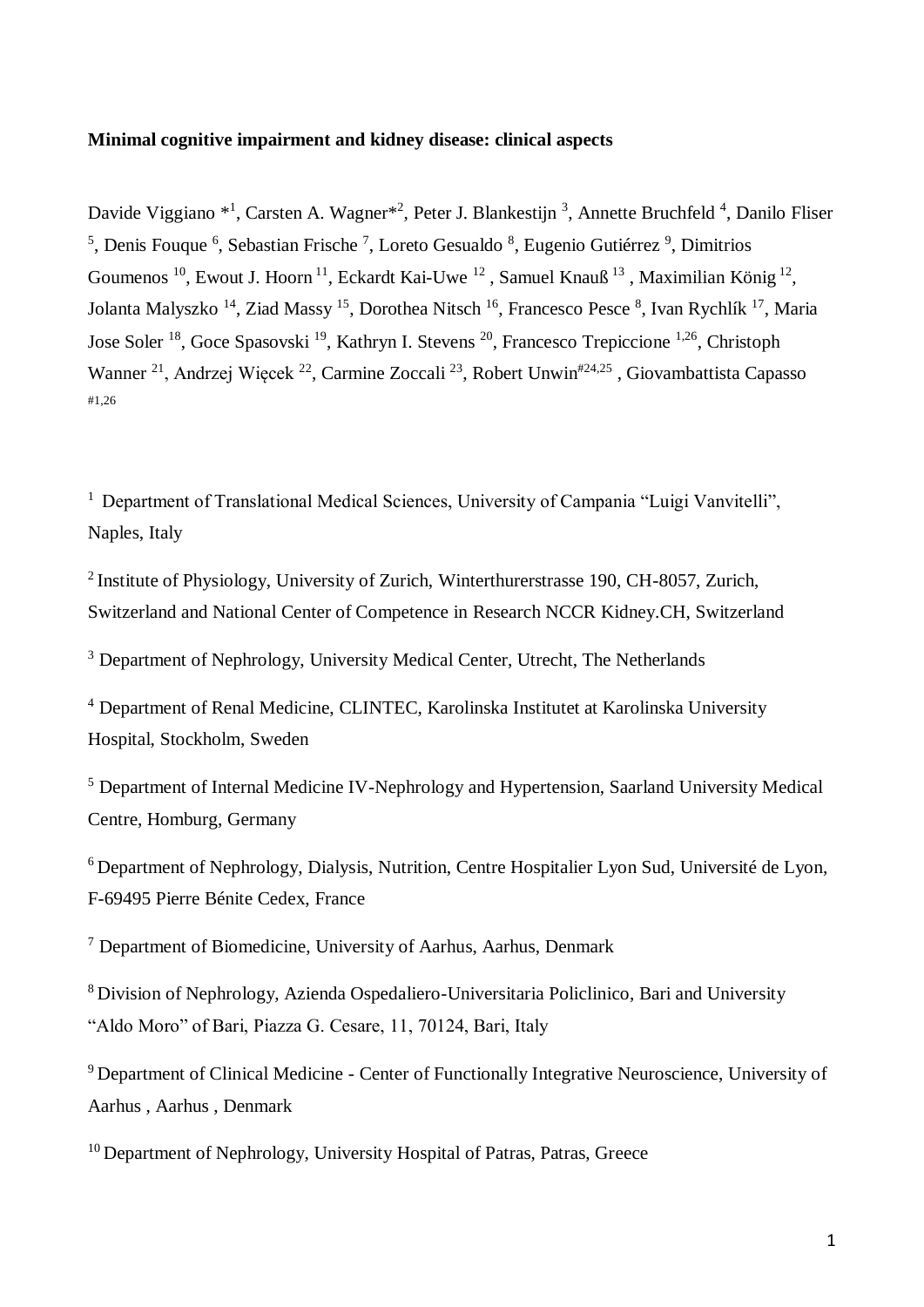<sup>11</sup> Department of Internal Medicine, Division of Nephrology and Transplantation, Erasmus Medical Center, University Medical Center Rotterdam, Rotterdam, The Netherlands<sup>12</sup> Department of Nephrology and Medical Intensive Care, Charité-Universitätsmedizin Berlin

 $13$  Klinik für Neurologie mit Experimenteller Neurologie, Charité - Universitätsmedizin Berlin, Corporate Member of Freie Universität Berlin, Humboldt-Universität zu Berlin, and Berlin Institute of Health, Deutsches Zentrum für Herz-Kreislauf-Forschung (DZHK)

<sup>14</sup> Department of Nephrology, Dialysis and Internal Medicine, Warsaw Medical University, Warsaw, Poland

<sup>15</sup> Division of Nephrology, Ambroise Paré Hospital, APHP, Paris-Ile-de-France-West University (UVSQ), Boulogne Billancourt/Paris, and, INSERM U1018 Team5, Villejuif, France

<sup>16</sup> Department of Non-Communicable Disease Epidemiology, Faculty of Epidemiology and Population Health, London School of Hygiene and Tropical Medicine, Keppel Street, London, WC1E 7HT, UK

<sup>17</sup> 1st Department of Internal Medicine, Third Faculty of Medicine, Charles University, Prague, Czech Republic

<sup>18</sup> Nephrology Department, Hospital Universitari Vall d'Hebron, Nephrology Research Group, Vall d'Hebron Research Institute (VHIR), Passeig Vall d´Hebron 119-129, 08035 Barcelona, Spain.

<sup>19</sup> Department of Nephrology, Medical Faculty, University of Skopje, Skopje, Former Yugoslav, Republic of Macedonia

<sup>20</sup>Glasgow Renal and Transplant Unit, Queen Elizabeth University Hospital, Glasgow, UK

<sup>21</sup> Department of Medicine, Division of Nephrology, University Hospital, Wuerzburg, Germany

<sup>22</sup> Department of Nephrology, Transplantation and Internal Medicine, Medical University of Silesia, Francuska 20, 40-037 Katowice, Poland

<sup>23</sup>CNR-IFC, c/o Ospedali Riuniti, Reggio Calabria, Italy

<sup>24</sup> Centre for Nephrology, University College London (UCL), Royal Free Campus, Rowland Hill Street, London, NW3 2PF, UK

<sup>25</sup> AstraZeneca IMED ECD CVRM R&D, Gothenburg, Sweden

<sup>26</sup> Biogem Scarl, Istituto di Ricerche "Gaetano Salvatore", Ariano Irpino, Italy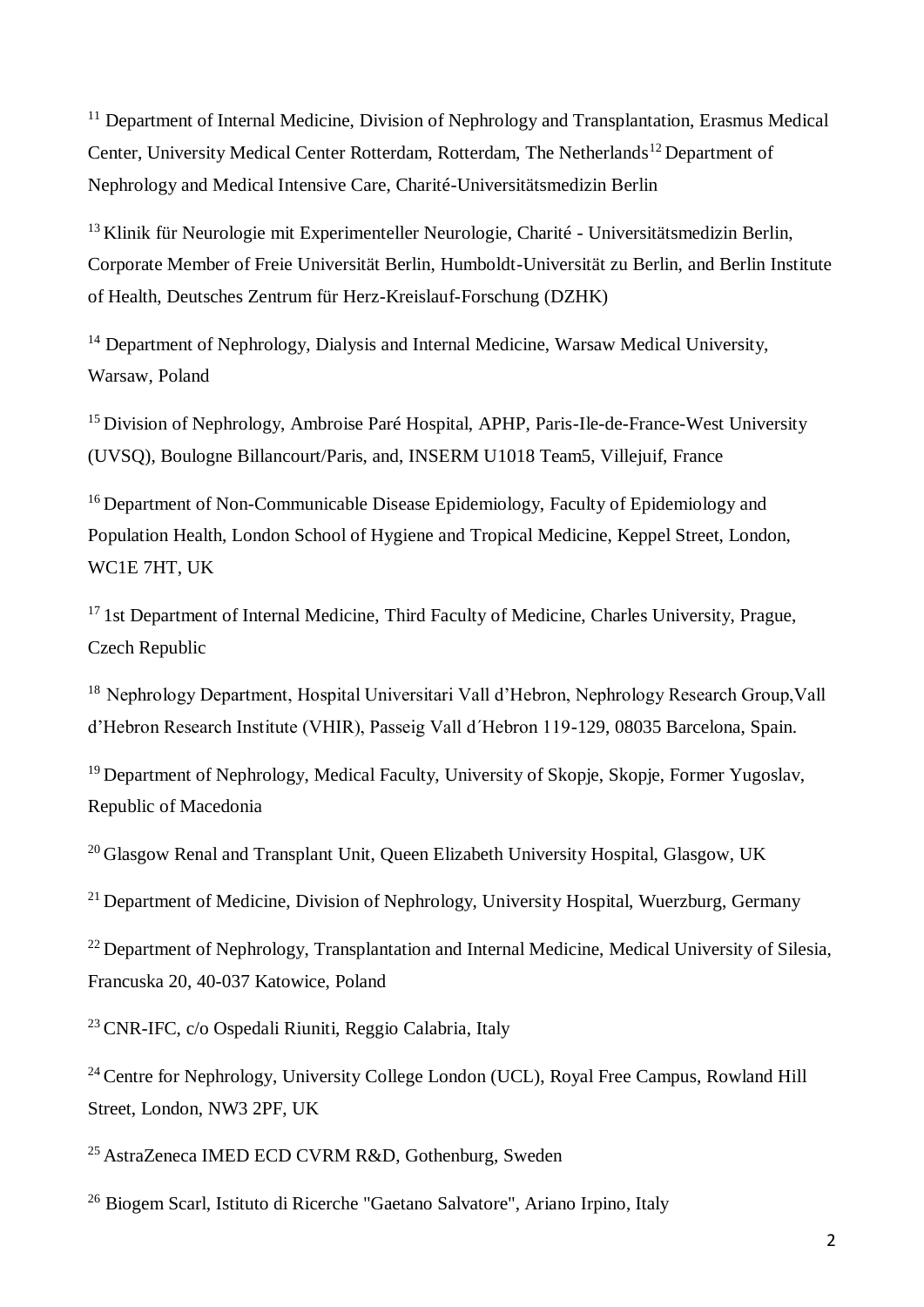\* Equally contributed

# Equally contributed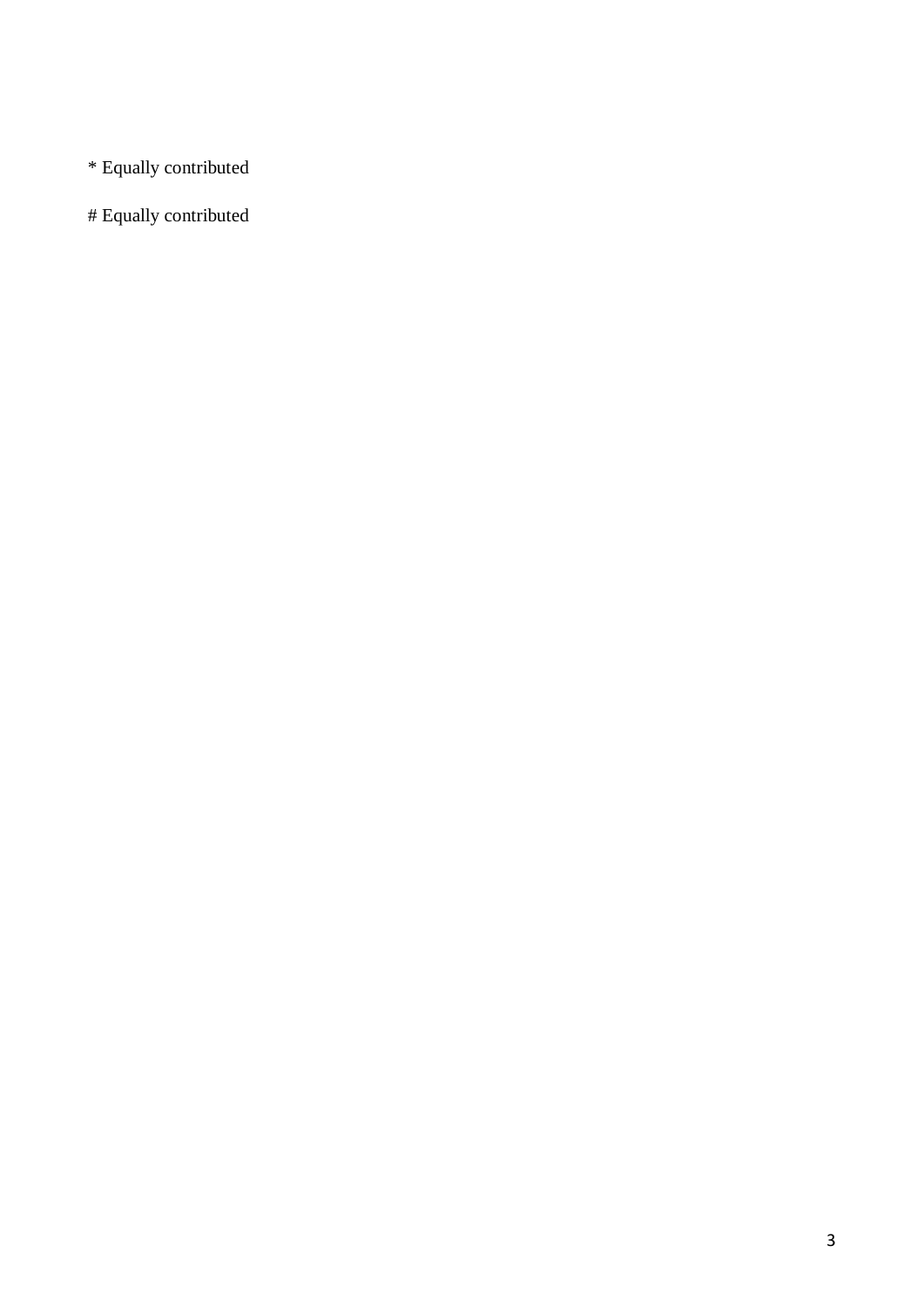#### **Abstract**

A link between brain dysfunction and advanced kidney disease was first noted in the 1930s. Terms such as "uremic encephalopathy", "dialysis disequilibrium syndrome" and "dialysis dementia" were later used to describe impairment of brain function in severe uremic states or during the rapid initiation of early dialysis regimens. Recent data, however, suggest brain damage can be present at earlier stages in chronic kidney disease (CKD), and manifest with a continuum from mild involvement (mild cognitive impairment, MCI) up to clinically relevant dementia. Being a prodromal stage, MCI should be identified and studied before irreversible damage is present. MCI is detectable in up to 30-60% of patients with mild CKD (MCI-CKD). Brain imaging and electrophysiological studies suggest that MCI-CKD represents a more complex clinical entity different in many ways from MCI seen in the general population, which is more often age-related and linked to widespread vascular disease. Moreover, even hemodialysis regimens used today appear unable to prevent MCI-CKD, and may even worsen it, whereas kidney transplantation seems to limit disease progression. This suggests that factors not fully correctable by dialysis, including uncleared "middle molecules", inadequately controlled hyperparathyroidism or chronic anemia, may contribute to impaired cognition. Furthermore, MCI-CKD is not only related to a reduced glomerular filtration rate (GFR) and/or the presence of albuminuria, but also carries an increased mortality risk. Most current observations are drawn from retrospective data and based on comparisons made across different studies. However, new tools now available in neuroscience (fMRI, brain tractography, two-photon microscopy, high-throughput robotic analysis of neuronal cultures) hold the promise of better insights into the characterization of MCI-CKD, its pathogenesis, and potential biomarkers.

### **Introduction**

CKD is now seen as a systemic disease involving also the central nervous system [1], but the link between the kidney and different organ systems and disease went unnoticed for a long time. The king of Poland, Stephen Bathory (1533-1586) suffered from CKD due to polycystic kidney disease and depression [2]. Similarly, Wolfgang Amadeus Mozart was also thought to have had CKD [3] and depression [4]. A list of "Famous People Who Have Died from Kidney Disease" [5] includes many who suffered from both CKD and depression or other signs of mental illness.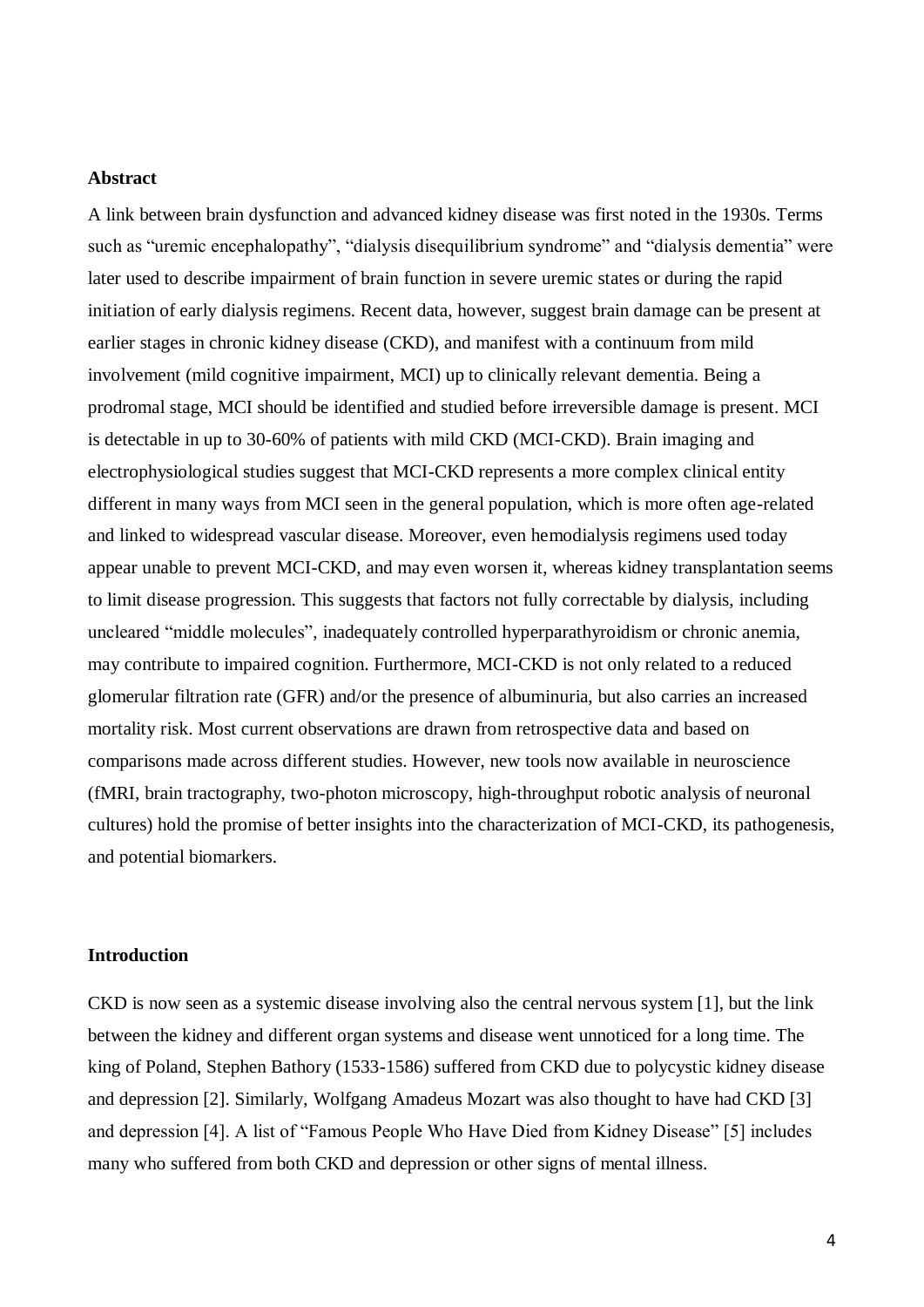Is this a coincidence or actually evidence of a link between kidney disease and brain dysfunction? This is not a merely an academic question because all forms of mental illness can seriously impair an individual's quality of life, and are frequently associated with progression of diseases and premature mortality so it is worth the efforts trying to answer it.

Europe and much of the industrialized countries are experiencing growing numbers of patients with CKD within their aging populations [6]. CKD is complex and potentially fatal: (i) all organs are affected, sooner or later; (ii) the balance of plasma volume, electrolytes, acid-base and minerals, metabolites, hormones, and proteins is disturbed, and (iii) patients often need a multidisciplinary team approach managing complex comorbidities, drug regimens, and special diets. Although the prognosis of patients with CKD remains poor, their increasing life expectancy has shifted medical attention from life-threatening emergencies to long-term complications and sequelae, and how to improve quality of life [7]. Indeed, kidney failure has detrimental effects on health-related quality of life (HRQoL), reaching levels similar to those seen in patients with metastatic cancer [8]. This might be due to psychological factors, being both kidney disease and cancer chronic diseases with bad prognosis. However, although the effect of CKD on quality of life is more evident in advanced stages (stage G4+) and in older patients [9-10], a large study has shown a significant decrease in HRQoL as early as CKD stage G2 [11].

Notably, neurological and cognitive impairments [12], and depression [13] are among the most debilitating consequences of CKD contributing to the significantly reduced HRQoL [14].

### **Mild Cognitive Impairment in CKD (MCI-CKD)**

#### **Historical perspective**

The recognition of the association of uremia with brain dysfunction goes back to the 1930s when Toulouse, Marchand and Courtois postulated "a specific disease entity with azotemia as one of the most characteristic symptoms: azotemic acute psychotic encephalitis" [15]. The disease was subsequently renamed "uremic encephalitis" or "uremic encephalopathy" [16], including "the full spectrum of organic brain syndromes, progressing from mild impairment of intellect to coma" [17].

At the same time, post-mortem studies in humans, particularly by Olsen [18], and in animal models, were devoted to identifying the underlying brain abnormalities. The major anatomical changes observed in uremia were white matter abnormalities, brain atrophy, and neuronal degeneration [1**7**];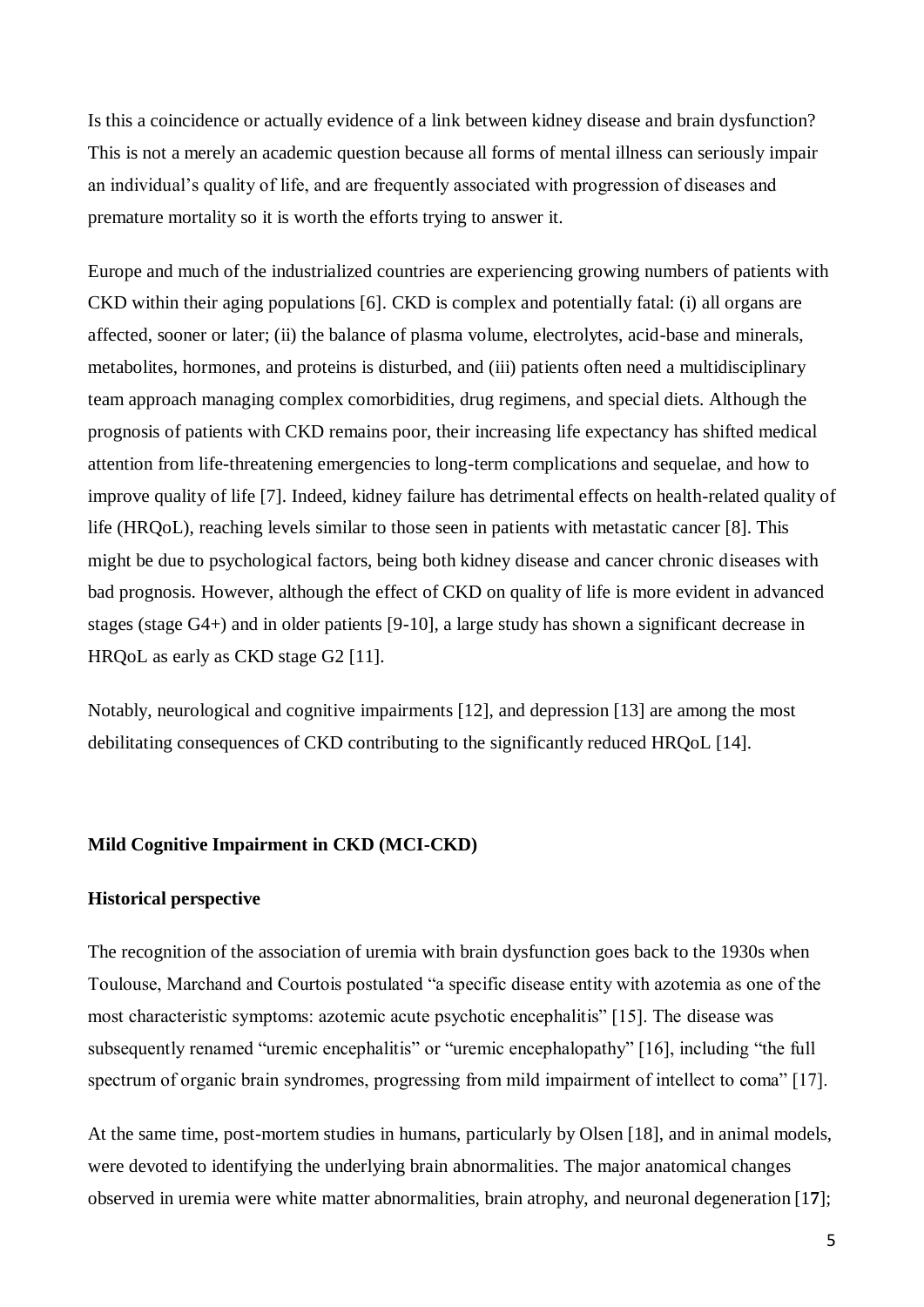functional alterations were also observed, consisting of changes in the permeability of the bloodbrain barrier with resultant brain edema [19], and altered content of neurotransmitters [20].

Initially, "uremic encephalopathy" was thought to be reversible by hemodialysis based on the assumption that it was caused by retained small molecule toxins. Already in 1967 Fishman, however, predicted that "it is very likely that no single toxic compound will be identified" [1**7**], meaning that brain alterations might be due to multiple individual and additive causes.

At the end of the 1960s another neurological state, caused by aggressive dialysis in advanced uremic states, was identified and called (dialysis) "disequilibrium syndrome" [21]. In the 1970s a peculiar form of dementia associated with chronic dialysis, called "dialysis dementia", was also described and attributed to trace metals, most likely aluminum [22].

In the 1990s, significant improvements in dialysis methods and regimens were achieved, and the occurrence of advanced, untreated uremic states was significantly reduced. The incidence of "disequilibrium syndrome", "dialysis dementia" and "uremic encephalopathy" was beginning to decline and attention shifted to the potentially beneficial brain effects of epoetin and growth hormone in CKD [23]; probably due to the wider availability of these new therapeutic options.

Furthermore, as dialysis outcomes were steadily optimized, in part due to working groups such as DOQI in the 80-90s, the meaning of the term "uremia" was changing from the terminal stages of body intoxication to the "residual syndrome" defined by Depner [24] as the effects not corrected by dialysis and possibly the result of other retained metabolic waste products.

With the success of the KDOQI classification of CKD in 2002, the term uremia was confined to the terminal condition of (often more acute) intoxication. Dialytic techniques then focused on the removal of medium-sized molecules, such as beta-2 microglobulin, responsible for amyloid deposition in tissues, including the brain [25]. Unfortunately, no data are available yet on the prevention of MCI using these new techniques.

At the same time milder neurological disease states, and more specifically cognitive decline in earlier CKD stages, came into focus. Thus, current studies no longer consider "uremic encephalopathy" as such, but are more commonly concerned with the recognition and nature of cognitive decline in CKD.

## **Cognitive assessment**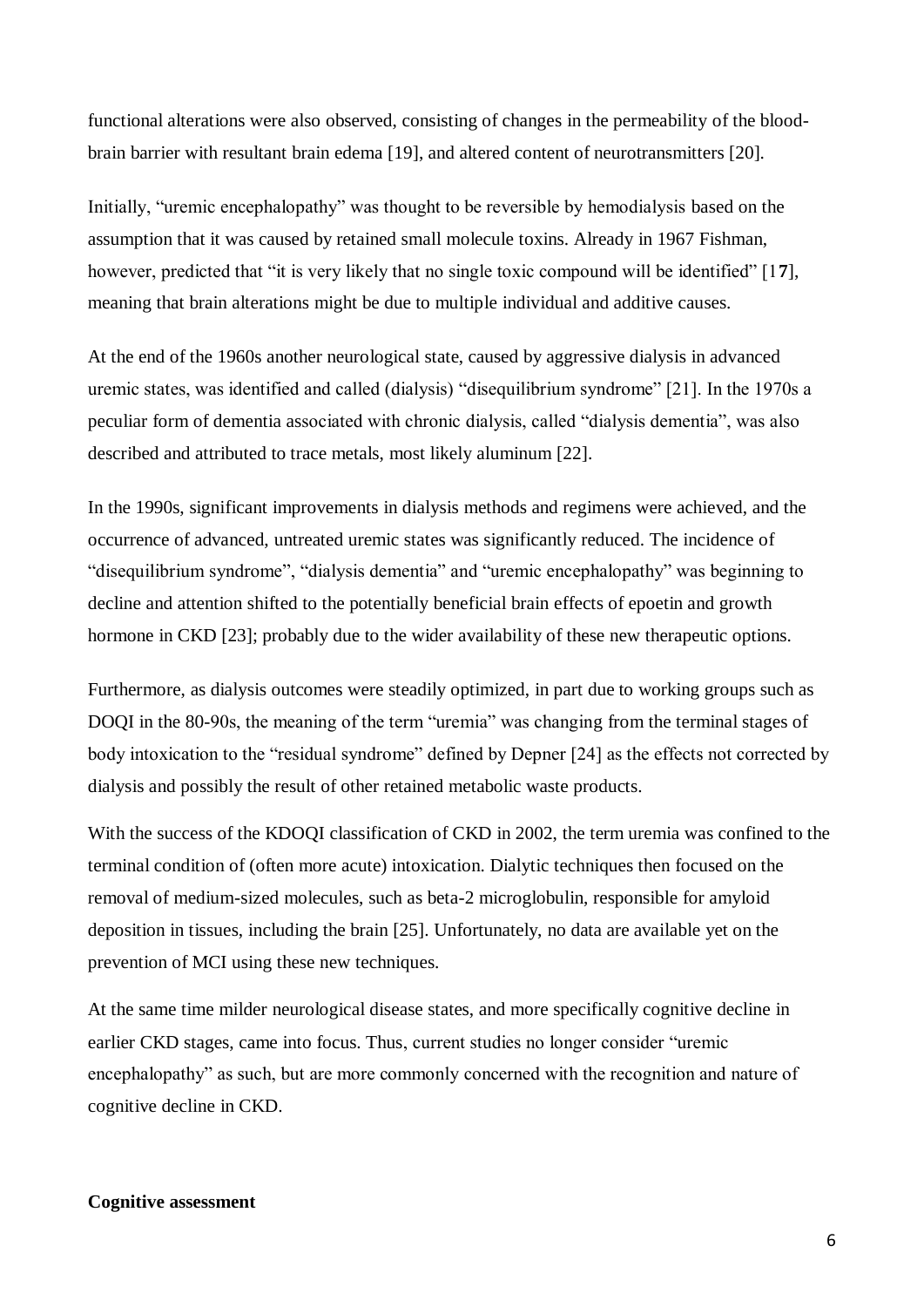Cognitive decline is one of the behavioral manifestations of brain damage in CKD. Other manifestations of brain dysfunction are sleep disturbances and depression, which represent a wide topic that is not covered in the present review.

CKD patients show high prevalence of depression that can often appear as a reversible form of cognitive impairment, hence it is often called "pseudodementia" or "functional dementia" [26]. The identification of this form is difficult and the reader should refer to more specialized reviews (see e.g. [27]).

Depression might itself be an effect of cognitive impairment. Prototypical forms of dementia such as Alzheimer's disease and dementia with Lewy bodies, are, in fact, accompanied by a high prevalence of depression [28]. Furthermore, cognitive impairment usually persists after significant improvements in depressive symptoms (see e.g. [29]). Therefore, the coexistence of depression and MCI-CKD might be part of a more general phenomenon, rather the presence of two different nosological entities.

Similarly, the association of peripheral neuropathy and cognitive impairment in CKD patients can be observed in other conditions such as diabetes [30], vitamin B-12 deficiency [31] and amyloidosis [32]. These associations await to be better understood in the population of CKD patients.

The cognitive decline can manifest with a continuum from mild involvement, or mild cognitive impairment (MCI), up to clinically relevant dementia, when interference with daily life and independency is present. Being a prodromal stage, MCI should be identified and studied in CKD before irreversible damage is present. MCI is characterized by mild impairment in several key cognitive domains, i.e., executive functions of memory (learning and attention), problem solving (processing), and self-control (emotion - depression).

These domains can be captured by screening tests, e.g. the Montreal Cognitive Assessment (MoCA), and neuropsychological tests, often leading to the diagnosis of MCI (Figure 1). The MoCA has been specifically designed for the detection of MCI, with a sensitivity of 80 to 100% and specificity of 50 to 76% using a cut-point of 25/26 [33].

Routine screening for MCI in CKD patients is not yet recommended, notwithstanding the high prevalence of the condition. This could be partially explained by the lack of intervention strategies once the condition has been recognized. However, the nephrologist should suspect cognitive impairment when the patient (or the caregiver) reports forgetfulness/confusion about medications, appointments, or inappropriate calls, or when the patient reports depression or altered sleep patterns,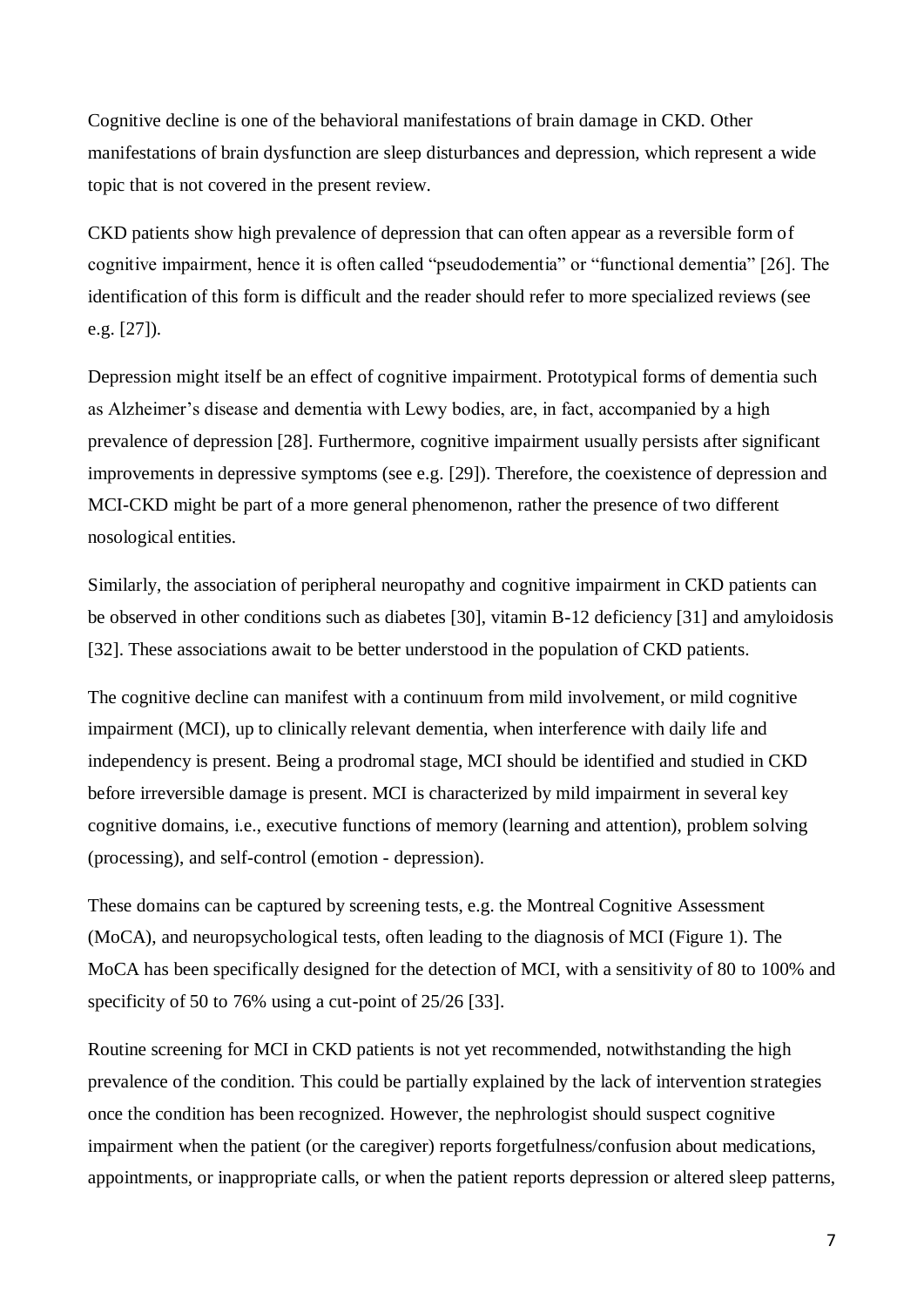and when the patient is not able to answer questions without the family member/caregiver, and in all cases of history of stroke or unexplained falls.

MCI is a transitional stage, preceding clinical dementia, with cognitive impairment exceeding normal aging and age-associated decline [34]. The main difference between dementia and MCI is that in the former the severity of cognitive impairment usually interferes with activities of daily living; however, it is almost certainly a spectrum with evidence that modifiable cardiovascular risk factors, physical exercise, and cognitive training can slow progression [35] .

## **Nature of cognitive impairment**

In recent years several clinical studies have concentrated on the burden of MCI in CKD patients (see e.g. [36-38]). Among patients with CKD, the prevalence of MCI has been estimated to be as high as  $30\%$ [39] - 63% [40], which is approximately twice as high as in the age-matched general population. The stage of CKD is apparently related to the risk of MCI: the lower the eGFR the higher the risk of MCI (see also Table 1). Notably, discernible cognitive changes may appear already in early CKD stages [41].

Interestingly, patients with end-stage renal disease (ESRD) have a similar MCI burden with or without hemodialysis, or peritoneal dialysis (Table 1). This is surprising because recent data show that hemodialysis modifies cerebral blood flow as a function of ultrafiltration volume [42]. However, after 12 months this brain hemodynamic effect correlates with a better performance with the MoCA test for MCI [43]. This observation is also supported by the improvement of the cognitive functions after the start of dialysis, possibly with better results using peritoneal dialysis compared with hemodialysis [44]. Therefore, the decline of cerebral blood flow observed during hemodialysis may not contribute to MCI.

This might be interpreted as the presence of toxins not eliminated by the dialysis process, or the deficit of (as yet unknown) neuroprotective substances produced by the kidney that have not been directly replaced yet.

Much effort has been devoted to identifying specific risk factors for MCI in patients with CKD. To address this problem, investigators had to control several risk factors known for MCI in the general population, such as age, a family history for MCI, the education level, exposure to environmental chemicals, physical inactivity, diabetes, heart disease, stroke or other past brain injuries, male gender, hypertension, smoke, weight and hypercholesterolemia [45]. Genetic susceptibility towards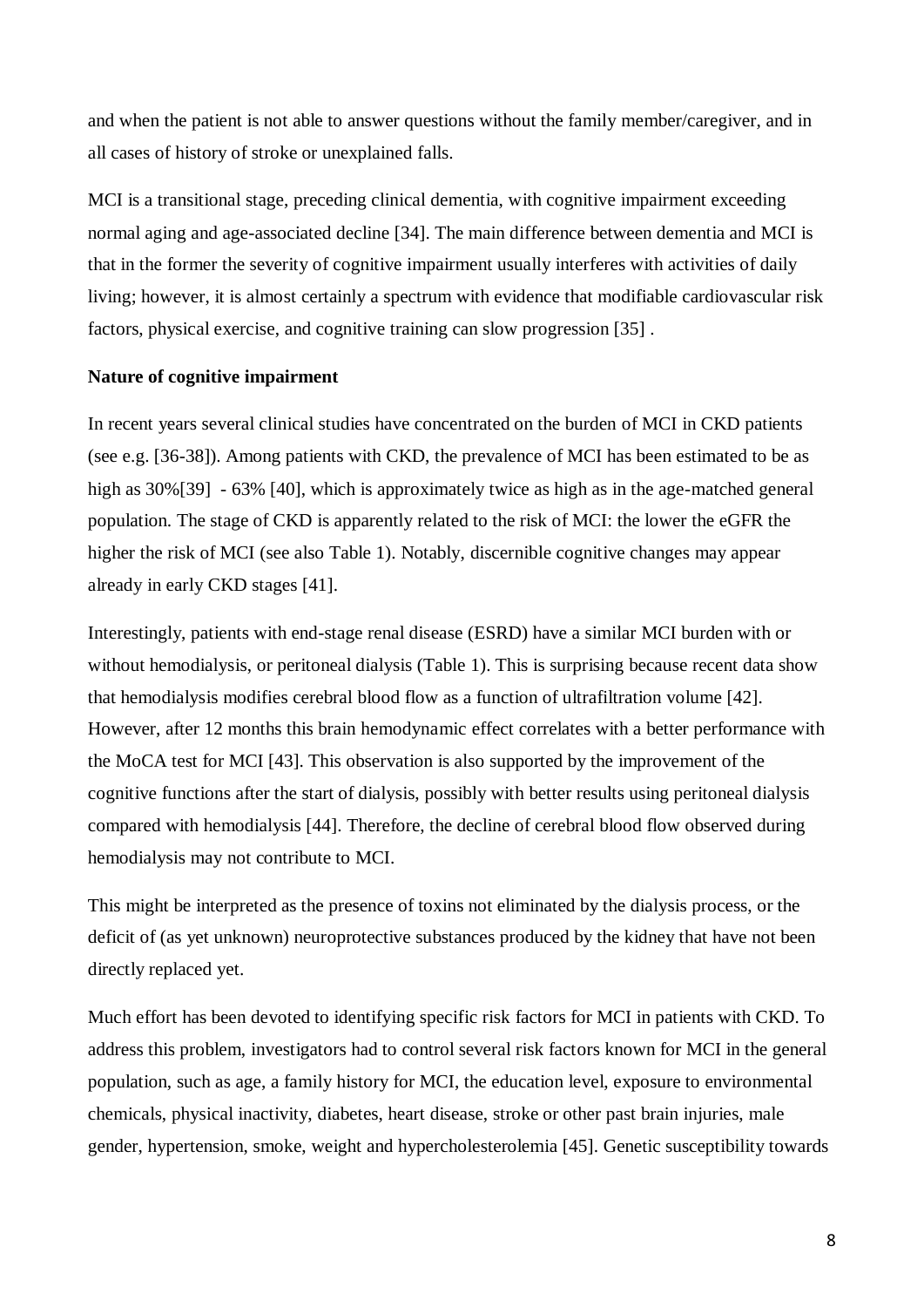MCI, such as apoE genotype, is likely to play the same role in the general population and in CKD patients [46]. Nephrologists can easily recognize that many of these factors accompany CKD itself.

However, when these confounders are taken into consideration, other CKD-specific risk factors can be identified such as albuminuria [47], normalized brain tissue volume, hemoglobin levels, glycaemia, serum parathyroid hormone and uric acid levels[48]. Another CKD-specific risk factor for MCI is the frequent presence of electrolyte disorders. Among these, hyponatremia is relatively frequent in ESRD and has been associated with lower scores for tests of MCI [49]. However, it should be underlined that hyponatremia is also a risk factor for MCI in non-CKD patients [50]. Other possible CKD-related factors for MCI are the duration of CKD, poor nutrition/protein energy wasting, neuro-psychological aspects, functional impairment, anemia, acidosis, disturbed sleep, and polypharmacy [51], although they are difficult to assess and have not been explored in any detail. The relative contribution of these and other factors and the still poorly understood underlying mechanisms remain major obstacles to prevention and treatment.

In the population of CKD patients under dialysis, additional risk factors for MCI are related to the process and adequacy of renal replacement therapies. Specifically, risk factors for MCI are the total number of dialysis-related hypotension events [52] and, counterintuitively, a high equilibrated Kt⁄V >1.2 [39].

With respect to the dialysis modality, the risk for MCI is lower when the patients are placed on peritoneal dialysis or a central venous catheter is avoided [53]. However, the effects of different dialysis modalities on MCI could be spurious because of a selection bias of the patients, since randomization is usually not feasible.

Kidney transplantation appears to reduce MCI (see Table 1) and this change is likely to be stable at 1 and 2 years after transplantation, suggesting the potential for some reversibility [54]. The reasons for this effect are still unclear. An attractive and untested hypothesis is that the kidney produces neurotrophic factors that are necessary for normal cognition in the long-term. However, several other hypotheses are equally possible at this stage.

Recent data suggest that a specific mechanism of brain impairment in CKD may be linked to chronic inflammation [13], altered levels of serum uric acid, parathyroid hormone levels, low glycemia [48] and of neuropeptide Y (NPY), a sympathetic neurotransmitter thought to be involved in cognition and memory [55] and dysregulated in CKD [56]. The relevance of NPY is partially supported by the presence of autonomic dysfunction in CKD [57]. MCI itself is a risk factor for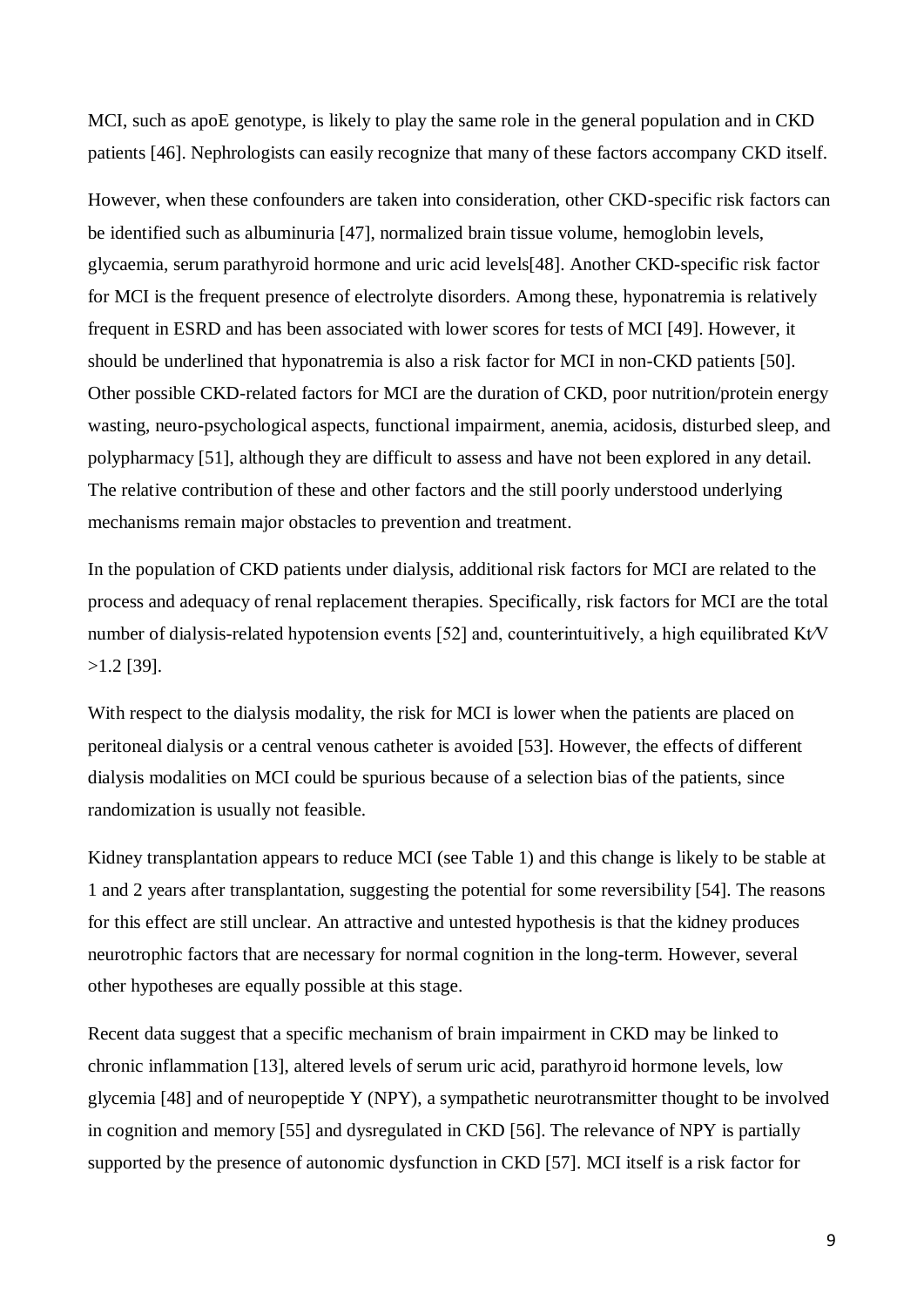mortality, as already mentioned, and contributes significantly to the poorer quality of life of CKD patients [51].

## **Is MCI-CKD a new and recognized clinical entity?**

MCI represents highly heterogeneous phenotypes with different underlying etiologies (Figure 2). The MCI diagnosis relies (at least in part) on questionnaires testing multidimensional abilities of the patient (arithmetic, basic motor skills, time and place perception, repeating word list, language use and comprehension). This multidimensional testing procedure may lead to the grouping of different disease entities under a single heading of "MCI".

Indeed, the concept of MCI was developed in the field of dementia, particularly for the population at risk of Alzheimer's disease. Only much later this concept has been applied to the study of cognitive changes in CKD.

Therefore, it is very instructive to use the large body of neurophysiological and imaging data available from patients with MCI in the general population and to compare these with the MCI pattern found in the population of CKD patients. To distinguish these two populations, we will use the term MCI-GP when referring to the general population and MCI-CKD when referring to the CKD population.

A large body of data comes from electroencephalographic (EEG) recordings. The first EEG studies in CKD were performed in the early 1960s [58, 59]. In a recent study comparing EEGs from MCI-GP with MCI-CKD, subtle differences emerged between the two populations: MCI-GP was characterized by alterations in the alpha rhythm (8-13 Hz) whereas MCI-CKD was characterized by alterations in the delta frequencies (<4Hz) [60] . The interpretation of these differences is speculative: the alpha rhythm in the occipital cortex is normally present during quiet wakefulness and is thought to represent sensory information processing, modulated by the cholinergic input to the cortex. Conversely, the delta rhythm is normally present during sleep and is thought to derive from abnormal interaction between the thalamus and the cortex. Therefore, MCI-GP might be characterized by an altered cholinergic input, whereas in MCI-CKD an altered cortico-thalamic connectivity might prevail, although this is entirely speculative.

Imaging data based on Magnetic Resonance Imaging (MRI) yielded results concerning the brain alterations in MCI-CKD. Unfortunately, no study directly compared patients with MCI-GP and MCI-CKD using MRI. Morphological data on the brain in CKD were initially available only on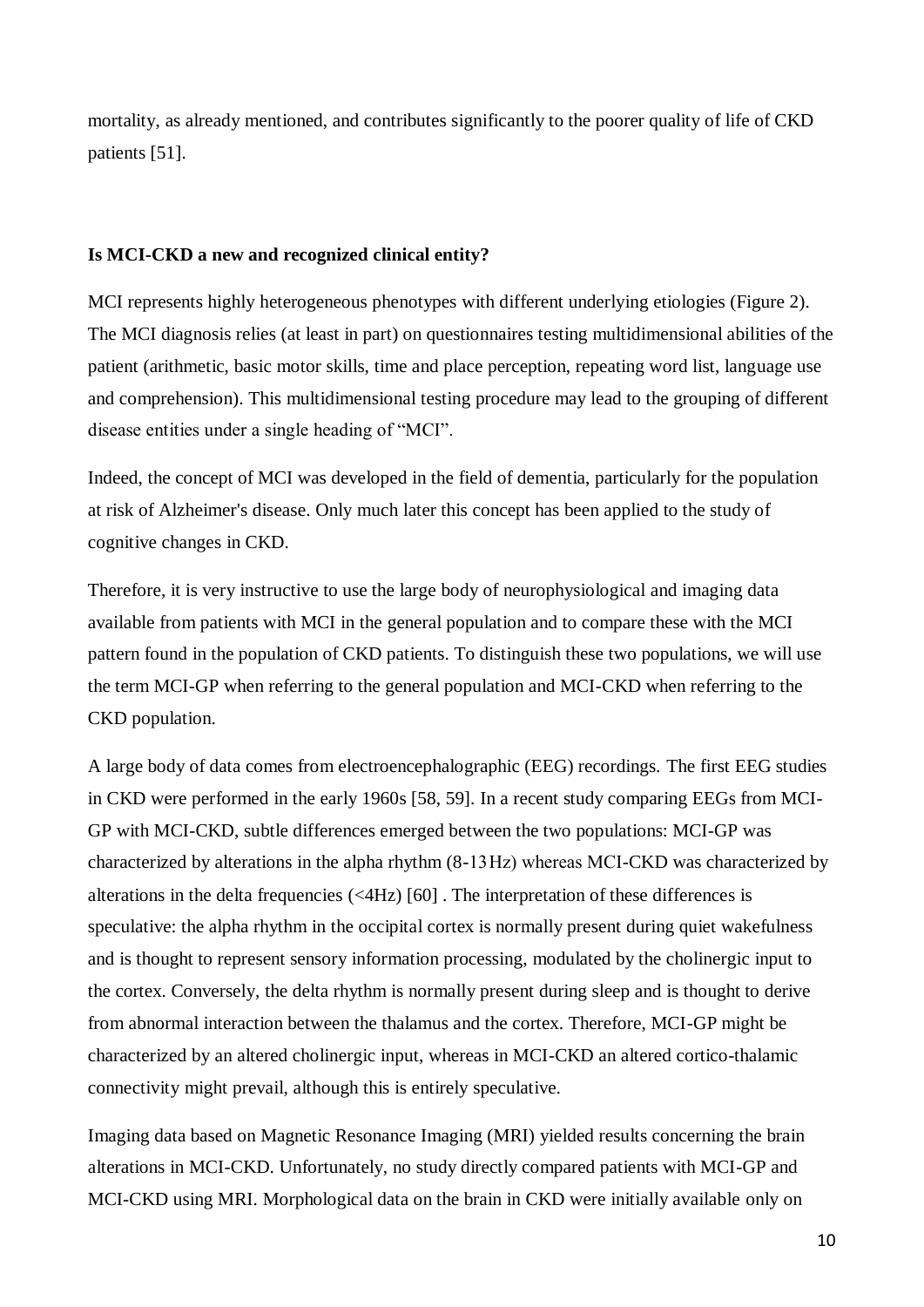post-mortem samples; the first imaging study in living patients with CKD, using MRI, was published in the 1990s and focused on uremic encephalopathy, the involvement of basal ganglia, and its reversibility with dialysis [61] .

Recent data show a reduction in gray matter (particularly in amygdala, hippocampus) with sparing of white matter in MCI-GP [62, 63]. Conversely, MCI-CKD presented with mostly white matter loss (demyelination), particularly in deep white matter, and reduced gray matter volume (possibly correlated to the axonal damage following demyelination) [64]. Again, the interpretation of these morphological differences is speculative, and toxic effects of uremic substances cannot be excluded.

An advanced MRI technique called "Diffusion Tensor Imaging" (DTI) provided more detail of damages in the white matter. DTI allows the visualization of major brain axonal bundles (such as the corpus callosum) and is therefore also called "brain tractography". No direct comparison between MCI-GP and MCI-CKD exists, and so we must rely on separate reports. In MCI-GP modifications in white matter tracts were found in right and left frontal lobe, fornix, corpus callosum, right temporal lobe, hippocampus head, corpus callosum right, and forceps major [65], with lower connectivity at the level of the Basal Nucleus [66]. Conversely, in MCI-CKD DTI showed abnormal myelination in the anterior limb of the internal capsule [67, 68] and whole brain microstructural changes [69].

Finally, functional imaging data relying on brain oxygenation levels (fMRI) or positron emission tomography (PET) scans have been used to characterize brain activity in MCI-GP and MCI-CKD, but again without direct comparison. The first PET study of the brain in uremia was conducted in 2004, again focusing on the basal ganglia [70]. fMRI data showed similarities in cerebral blood flow in patients with MCI-CKD and those with affective disorders [71] , whereas this finding has not been observed in patients with MCI-GP.

Additional information on brain architecture/function comes from animal models. Different animal models of MCI (without CKD) have been proposed, including aged or hypertensive rodents, and transgenic mice overexpressing Aβ at an early phase before extensive brain deposits [72] . These animals show various degrees of cortical atrophy and damage to the cholinergic system [73] . Conversely, animal models of CKD (subtotal nephrectomy or high adenine diet) with cognitive impairment [74, 75] show altered sleep patterns [76] with normal neural architecture [77] .

The electrophysiologic, imaging and animal model data suggest differences between MCI-GP and MCI-CKD (see Table 2). These differences are likely to stem from the underlying pathogenesis of cognitive impairment in individuals with and without CKD. Since MCI-GP is likely to be a clinical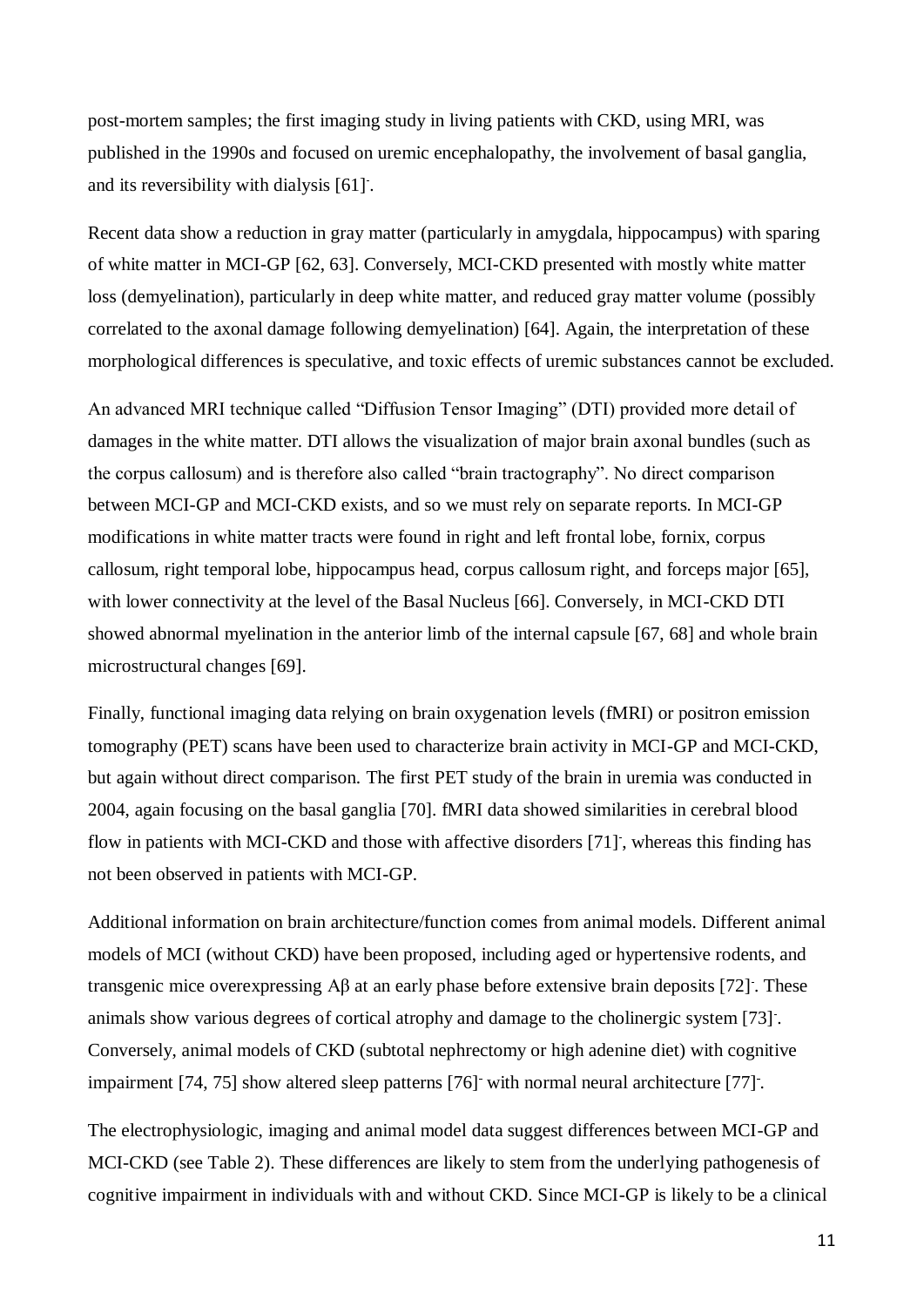entity distinct from MCI-CKD, the latter should be considered as a distinct reno-cerebral syndrome. However, formal testing of this difference has not yet been carried out and further questions are still open: is gender influencing/modifying the development of MCI-CKD, the same way it is known to influence MCI-GP? Is the CKD stage important? Is the etiology of CKD relevant (there is evidence that albuminuria and eGFR are associated with MCI)?

Taking an historical standpoint, this reno-cerebral syndrome differs from "uremic encephalopathy", because it appears well before the uremia and does not improve with dialysis. It might be (partially) reversible, although data on this are still scarce. Finally, it is a milder neurological phenotype, presumed to be a very early stage of what may become full-blown clinical dementia. In that respect it is a potential health and resource-demanding "time bomb" in the CKD population and urgently needs to be addressed.

## **Open questions and opportunities for MCI-CKD: Imaging and 'omics'**

Although the first description of uremic encephalopathy was published some 80 years ago, our understanding of brain dysfunction in CKD, prevention and treatment, is still in its infancy. The pathogenesis MCI-CKD remains in the realm of hypothesis and its specificity when compared with MCI-GP is based on limited data. Nevertheless, the problem has gained increasing attention among nephrologists as shown by a rapidly increasing number of publications describing neurological and psychological changes in CKD patients: the number of published papers containing the keywords "CKD" and "brain" were only 130 up to the year 2012, whereas in the years 2013-2018 they are 328 (data from Pubmed).

The main advance in our understanding of this syndrome in the last 80 years has been more of a change in terminology, from uremic encephalopathy to (what we call here and today) MCI-CKD. While this suggests a growing recognition of the problem of MCI, it also risks failing to take full account of earlier data and published findings.

We will try to summarize what we believe are the main open questions worth addressing with the aid of newer technologies:

1. Does the distinction between MCI-GP and MCI-CKD really exist or does MCI-CKD only represent an 'extreme' or 'accelerated' phenotype of MCI-GP?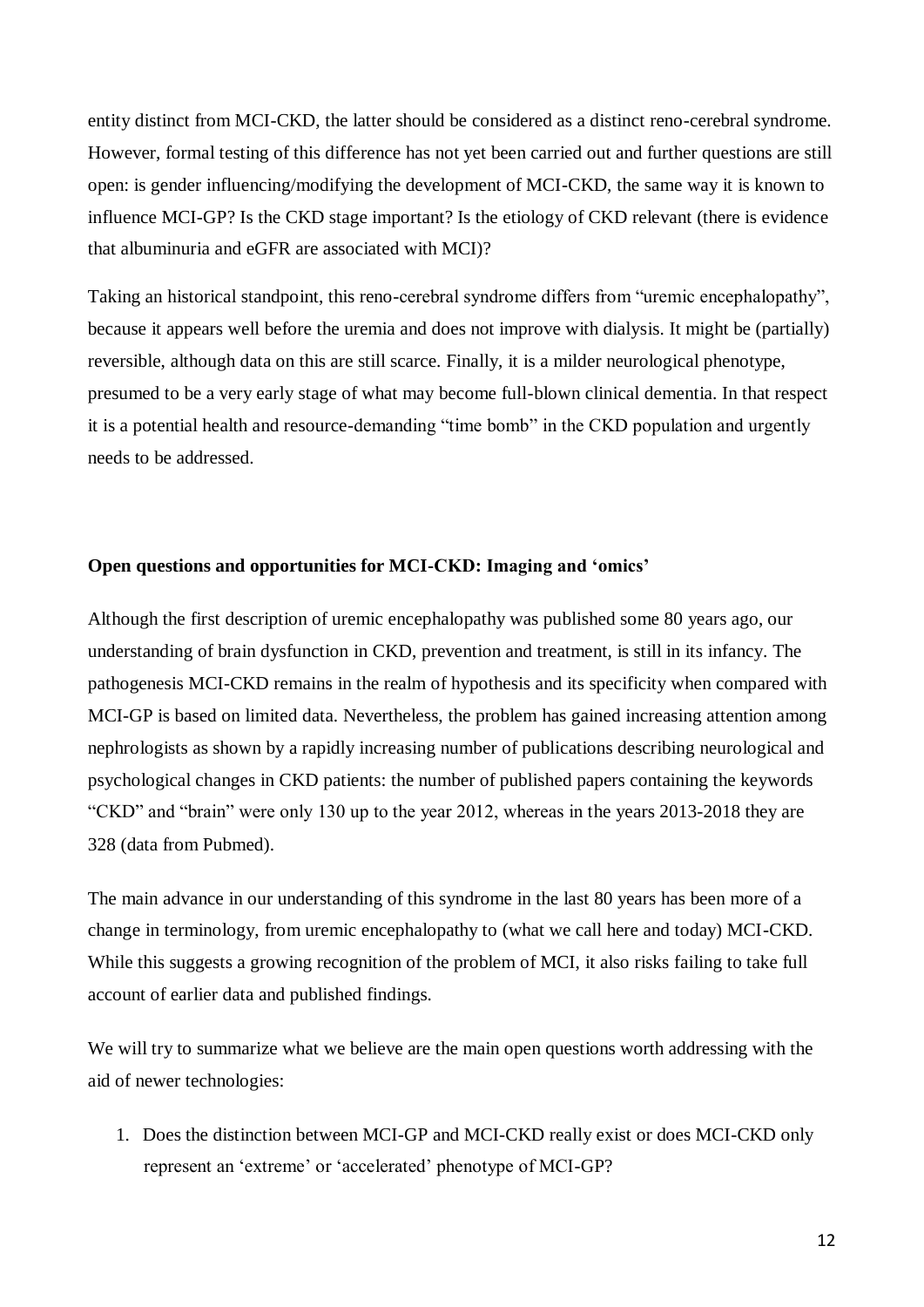- 2. What is the contribution of accelerated aging and conventional cardiovascular risk factors to MCI-CKD?
- 3. Do we have firm criteria for the diagnosis of MCI-CKD?
- 4. What is the 'natural history' of MCI-CKD?
- 5. Can MCI-CKD be treated, prevented or even reversed?
- 6. Can we properly assess the personal and socio-economic burden of MCI-CKD?

Why should we be more optimistic today about an advance in this field? There are at least two reasons: one is the theoretical approach, and the second is technological.

On the theoretical side, the formal comparison of MCI-CKD and MCI-GP is urgently needed and is likely to deepen our understanding of all forms of MCI. At present, the ability to diagnose and treat MCI is almost non-existent. Psycho-therapeutic approaches or physical exercise can be helpful, but are of limited efficacy. Newer dialysis techniques (e.g. hemodiafiltration) in patients with MCI-CKD represent an opportunity to evaluate these potential therapeutic approaches. Furthermore, most studies have been focused on the association of eGFR and/or albuminuria and MCI, but it is plausible that other measures of kidney function could be useful in understanding the kidney-brain link **[78]**. Moreover, the axis involving sympathetic-para-sympathetic imbalance and inflammation in CKD warrants further investigation.

On the technological side, new high throughput tools have become available that may provide new information on the early identification and pathogenesis of MCI-CKD. These techniques promise to unravel (novel) (neuro)toxins and to systematically verify their neurotoxic potential.

So far, fMRI and brain tractography have not been used systematically in this field, particularly to compare MCI-CKD and MCI-GP. The ability of these techniques to combine morphological and functional imaging of the human brain *in vivo* with neuro-psychological testing is a unique opportunity. Furthermore, new transgenic animal models are now available that allow studying brain activity at the single neuron level *in vivo*: transgenic animals with neurons expressing proteins constitutively fluorescent or that change their fluorescence with activity to localize and define particular neuronal populations, and also neurons that can be selectively activated using laser pulses (optogenetics). New technologies such as 2-photon microscopy and super-resolution microscopy should allow us to overcome some of the major limitations of previous imaging techniques. The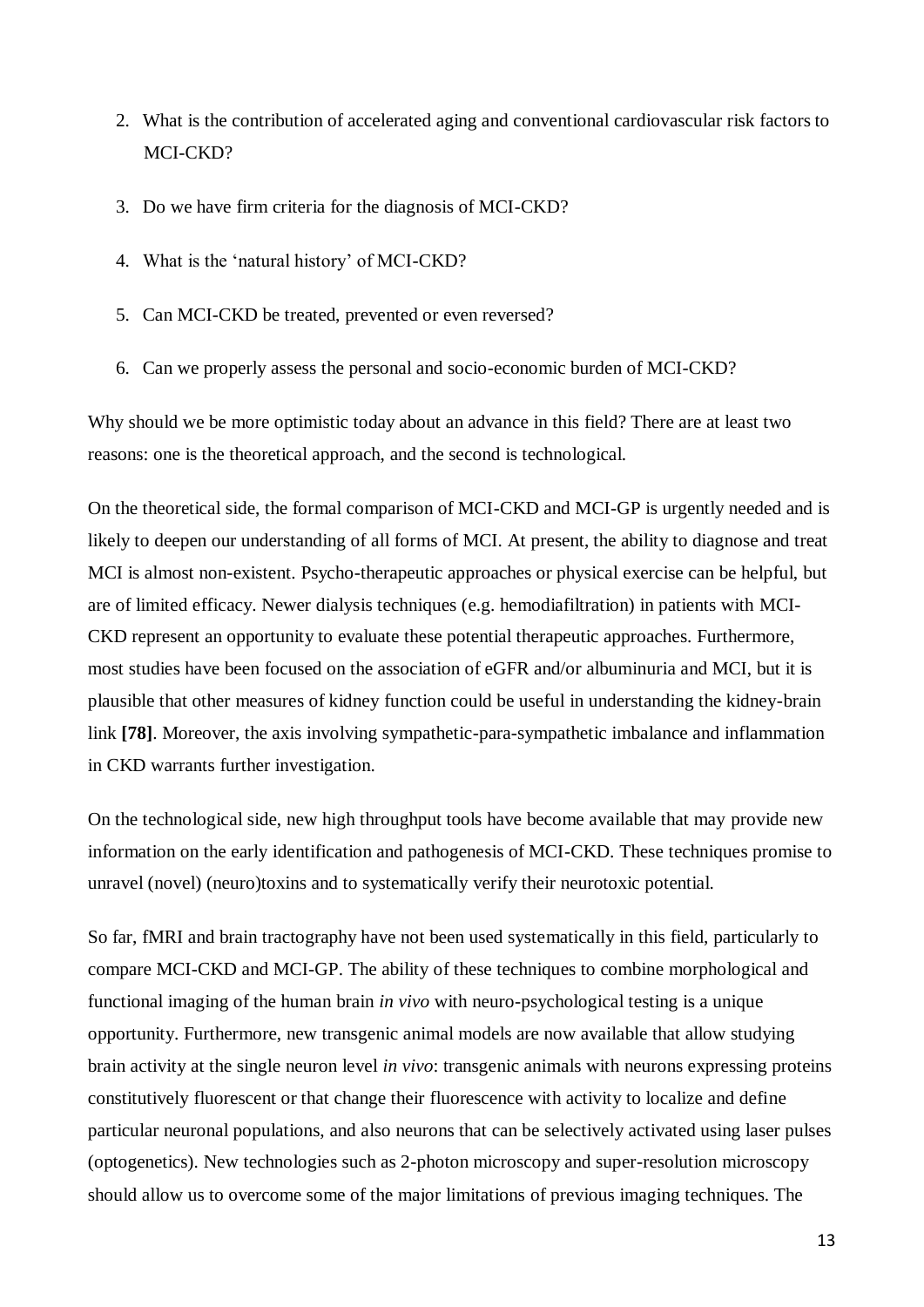"Clarity" method can facilitate an unprecedented ability to investigate the 3D location of neurons in great detail. Robotic systems for drug identification and well-characterized neuronal cell lines would allow us to formally and thoroughly test large lists of potential uremic (neuro)toxins, as well as new drugs, and their combined effects. The possibility of deriving stem cells from patients and brain organoids could represent a new *in vitro* model for studying the pathogenesis and reversibility of MCI.

The widespread availability of "omic" technologies (proteomics, peptidomics, genomics, transcriptomics, metabolomics, etc) provides a large amount of data that may predict or explain the occurrence of MCI and its neurological counterparts. Finally, new statistical techniques to handle 'big data', such as Systems Genetics [79] and Imaging Genetics [80], network analysis and the application of artificial intelligence algorithms promise a new level of understanding.

These new technological and methodological advances promise the opportunity to gain a new and better understanding of MCI-CKD, as well as MCI-GP. MCI-CKD will become an increasing problem faced by the nephrology community and it is therefore essential that we liaise closely with our clinical colleagues in neurology, neuro-psychology, and radiology, as well as basic scientists in neuroscience to address this anticipated major personal health and socio-economic burden.

# **References**

1. Zoccali C, Vanholder R, Massy ZA, Ortiz A, Sarafidis P, Dekker FW, Fliser D, Fouque D, Heine GH, Jager KJ, Kanbay M, Mallamaci F, Parati G, Rossignol P, Wiecek A, London G; European Renal and Cardiovascular Medicine (EURECA-m) Working Group of the European Renal Association – European Dialysis Transplantation Association (ERA-EDTA). The systemic nature of CKD. *Nat Rev Nephrol* 2017;13:344-358

2. Torres VE, Watson ML. Polycystic kidney disease: antiquity to the 20th century. *Nephrol Dial Transplant* 1998; 13:2690-2696

3. Guillery EN. Did Mozart die of kidney disease? A review from the bicentennial of his death. *J Am Soc Nephrol* 1992; 2:1671-1676

4. Huguelet P, Perroud N. Wolfgang Amadeus Mozart's psychopathology in light of the current conceptualization of psychiatric disorders. *Psychiatry* 2005; 68:130-139

5. http://ukrocharity.org/our-stories/famous-people-who-have-died-from-kidney-disease/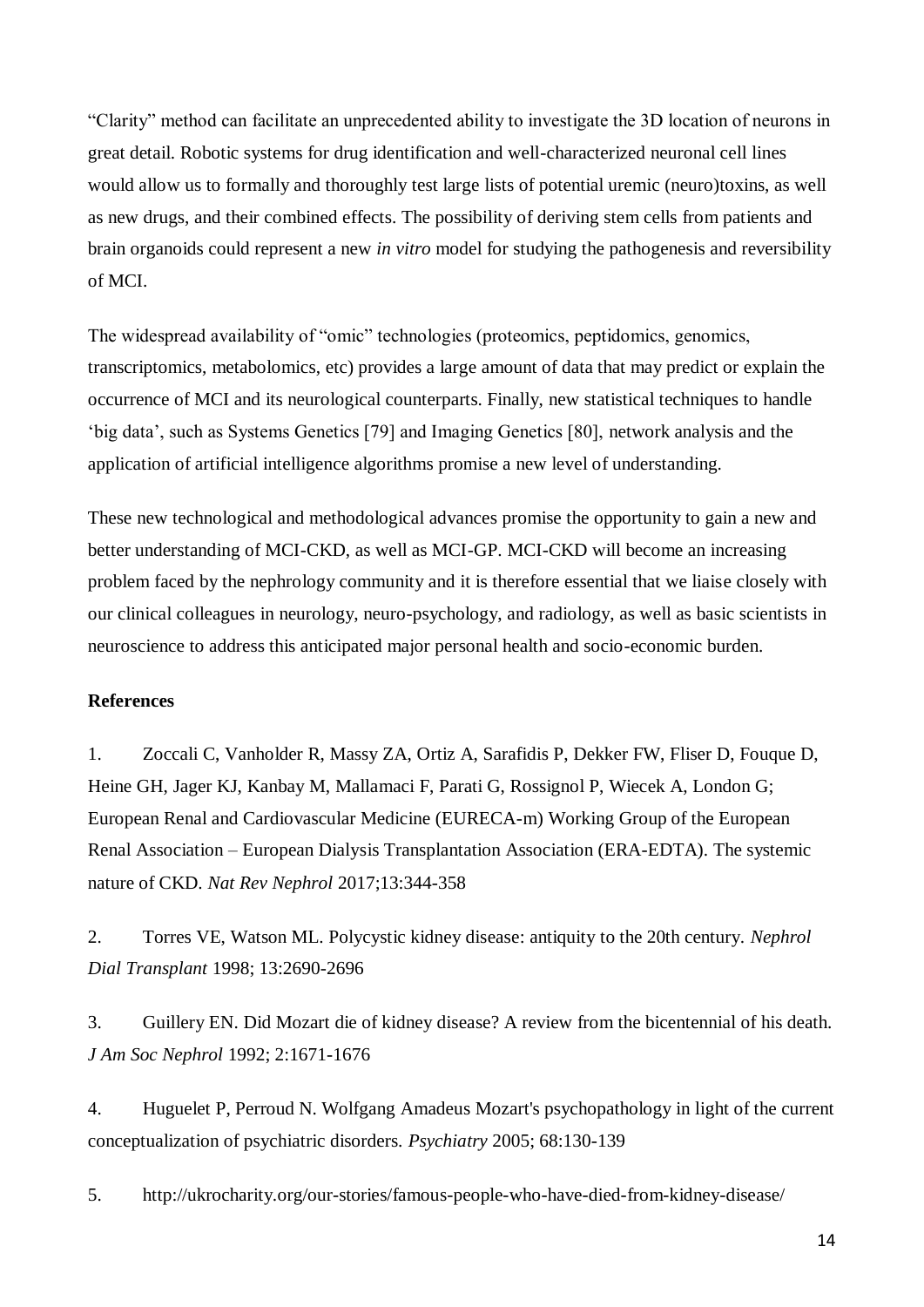6. Heaf J. Current trends in European renal epidemiology. *Clin Kidney J* 2017; 10:149-153

7. Voskamp PWM, van Diepen M, Evans M, Caskey FJ, Torino C, Postorino M, Szymczak M, Klinger M, Wallquist C, van de Luijtgaarden MWM, Chesnaye NC, Wanner C, Jager KJ, Dekker FW, EQUAL Study Investigators. The impact of symptoms on health-related quality of life in elderly pre-dialysis patients: effect and importance in the EQUAL study. *Nephrol Dial Transplant* 2018; doi: 10.1093/ndt/gfy167

8. Wyld ML, Chadban SJ, Morton RL. Improving Our Understanding of Quality of Life in CKD. *Am J Kidney Dis* 2016; 67:820-821

9. Fructuoso M, Castro R, Oliveira L, Rata C, Morgado T. Quality of life in chronic kidney disease. *Nefrologia* 2011; 31:91-96

10. Perlman RL, Finkelstein FO, Liu L, Roys E, Kiser M, Eisele G, Burrows-Hudson S, Messana JM, Levin N, Rajagopalan S, Port FK, Wolfe RA, Saran R. Quality of life in chronic kidney disease (CKD): a cross-sectional analysis in the Renal Research Institute-CKD study. *Am J Kidney Dis* 2005; 45:658-666

11. Park JI, Baek H, Jung HH. CKD and Health-Related Quality of Life: The Korea National Health and Nutrition Examination Survey. *Am J Kidney Dis* 2016; 67:851-860

12. Bugnicourt JM, Godefroy O, Chillon JM, Choukroun G, Massy ZA. Cognitive disorders and dementia in CKD: the neglected kidney-brain axis. *J Am Soc Nephrol* 2013; 24:353-263

13. Nowak L, Adamczak M, Więcek A. Is inflammation a new risk factor of depression in haemodialysis patients? *Int Urol Nephrol* 2013; 45:1121–1128

14. Arnold R, Kwai N, Pussell BA, Lin CS-Y, Kiernan MC, Krishnan AV. Effects of neuropathy on physical function and quality of life in moderate severity chronic kidney disease. *Clin Neurophysiol* 2014; 125: e4–e4

15. Toulouse E, Marchand L, Courtois A. L'encéphalite psychosique aigue azotemique. *Presse Medicale* 1930; 12:497-500. Cited in: Azotemic acute psychotic encephalitis*. Acta Psychiatrica Scandinavica* 1967; 42: 39-51

16. Schreiner GE, Maher JF. Uremia: biochemistry, pathogenesis and treatment. Springfield, Ill: Charles C Thomas, Publisher: 1961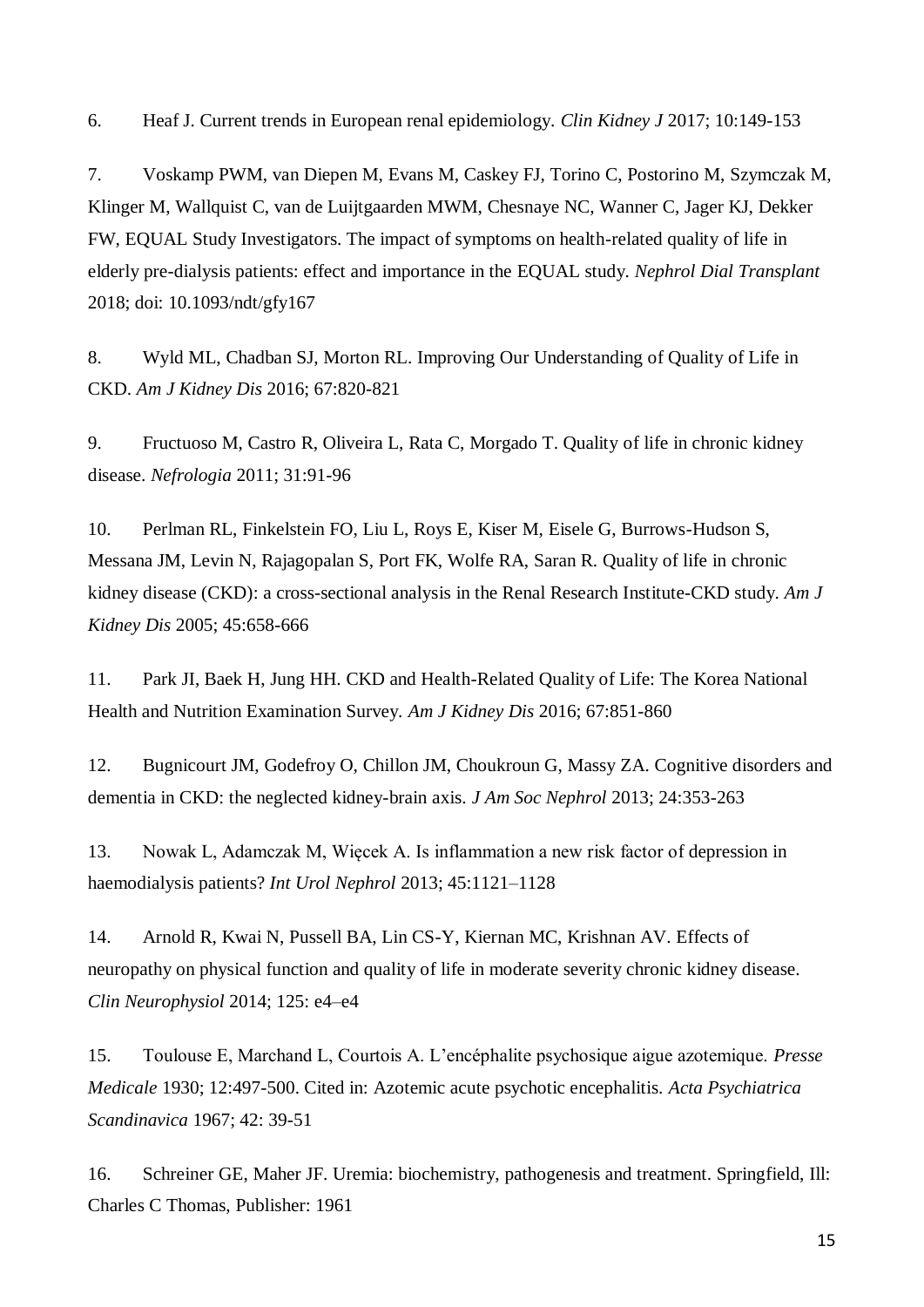17. Fishman RA, Raskin NH. Experimental uremic encephalopathy. Permeability and electrolyte metabolism of brain and other tissues. *Arch Neurol* 1967; 17:10-21

18. Olsen S. The brain in uremia. A patho-anatomical study of brains from 104 patients dying in renal insufficiency, with reference to the influence of complicating factors, especially ischemia of the brain. *Acta Psychiatr Scand Suppl* 1961; 36:1-128

19. Butterworth RF. Uremic and Dialysis Encephalopathies. In: Siegel GJ, Agranoff BW, Albers RW, et al., ed. Basic Neurochemistry: Molecular, Cellular and Medical Aspects. 6th edition. Lippincott-Raven, Philadelphia: 1999

20. Schmid G, Fricke L, Lange HW, Heidland A. Intracellular histidine content of various tissues (brain, striated muscle and liver) in experimental chronic renal failure. *Klin Wochenschr* 1977; 55:583-585

21. Port FK, Johnson WJ, Klass DW. Prevention of dialysis disequilibrium syndrome by use of high sodium concentration in the dialysate. *Kidney Int* 1973; 3: 327–333

22. Alfrey AC, LeGendre GR, Kaehny WD. The dialysis encephalopathy syndrome. Possible aluminum intoxication. *N Engl J Med* 1976; 294:184-188

23. Nissenson AR. Epoetin and cognitive function. *Am J Kidney Dis* 1992; 20:21-24

24. Depner TA. Uremic toxicity: urea and beyond. *Semin Dial* 2001; 14:246-251

25. Giorgetti S, Raimondi S, Cassinelli S, Bucciantini M, Stefani M, Gregorini G, Albonico G, Moratti R, Montagna G, Stoppini M, Bellotti V. beta2-Microglobulin is potentially neurotoxic, but the blood brain barrier is likely to protect the brain from its toxicity. *Nephrol Dial Transplant* 2009; 24: 1176-1181

26. Madero M, Gul A, Sarnak MJ. Cognitive Function in Chronic Kidney Disease. *Semin Dial* 2008; 21: 29–37

27. Rotomskis A, Margevičiūtė R, Germanavičius A, Kaubrys G, Budrys V, Bagdonas A. Differential diagnosis of depression and Alzheimer's disease with the Addenbrooke's Cognitive Examination-Revised (ACE-R). *BMC Neurol* 2015; 15: 57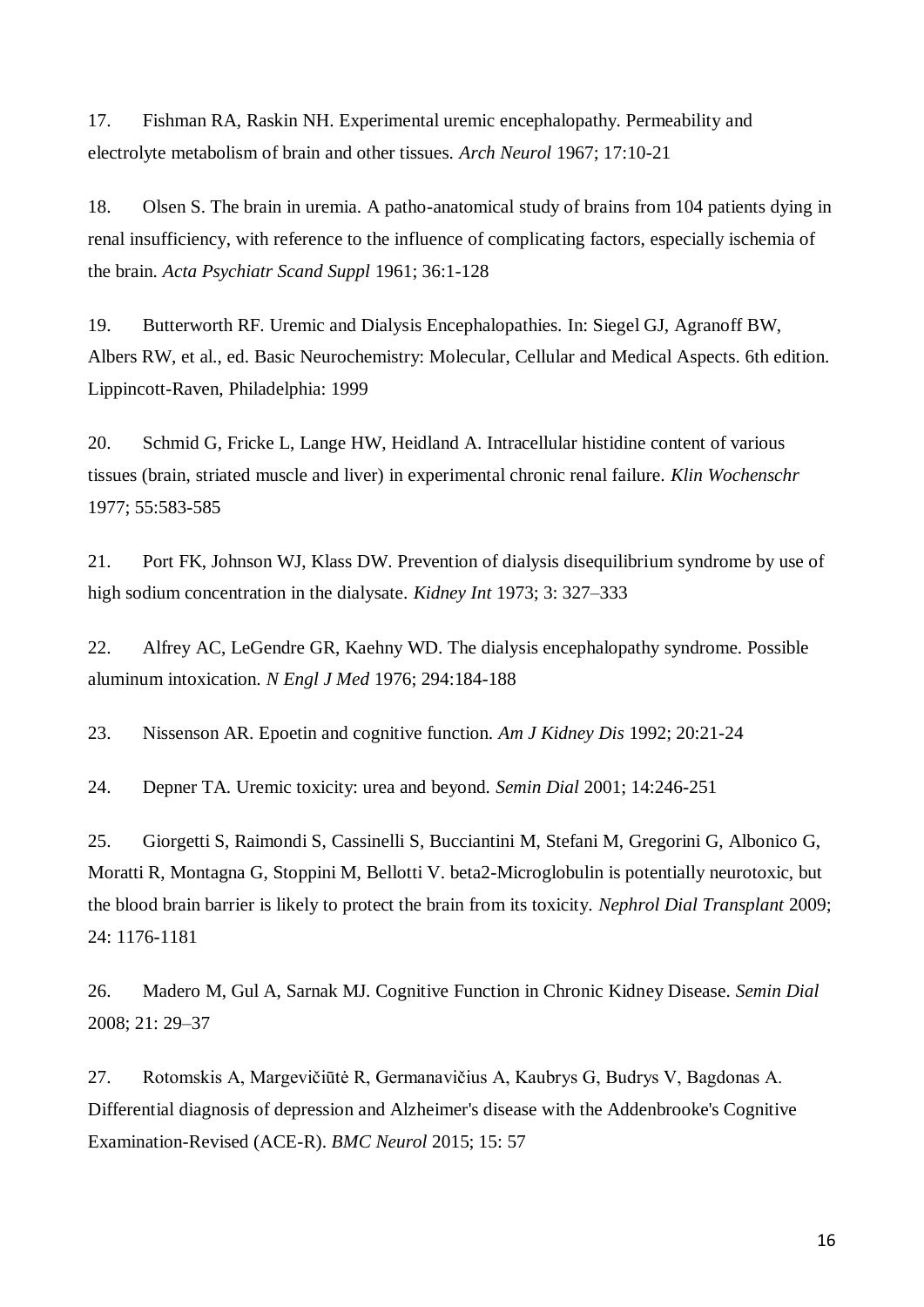28. Yamane Y, Sakai K, Maeda K. Dementia with Lewy bodies is associated with higher scores on the Geriatric Depression Scale than is Alzheimer's disease. *Psychogeriatrics* 2011;11:157-165

29. LaMonica HM, Biddle DJ, Naismith SL, Hickie IB, Maruff P, Glozier N. The relationship between depression and cognitive function in adults with cardiovascular risk: Evidence from a randomised attention-controlled trial.. *PLoS One* 2018; 13: e0203343

30. Moreira RO, Soldera AL, Cury B, Meireles C, Kupfer R. Is cognitive impairment associated with the presence and severity of peripheral neuropathy in patients with type 2 diabetes mellitus? *Diabetol Metab Syndr* 2015; 7:51

31. Miller JW. Assessing the association between vitamin B-12 status and cognitive function in older adults. *Am J Clin Nutr* 2006;84:1259-1260

32. Martins da Silva A, Cavaco S, Fernandes J, Samões R, Alves C, Cardoso M, Kelly JW, Monteiro C, Coelho T. Age-dependent cognitive dysfunction in untreated hereditary transthyretin amyloidosis*. J Neurol* 2018; 265:299-307

33. Lin JS, O'Connor E, Rossom RC, Perdue LA, Burda BU, Thompson M, Eckstrom E. Screening for Cognitive Impairment in Older Adults: An Evidence Update for the U.S. Preventive Services Task Force (Evidence Syntheses, No. 107.). Rockville (MD): Agency for Healthcare Research and Quality (US): 2013

34. Tyas SL, Salazar JC, Snowdon DA, Desrosiers MF, Riley KP, Mendiondo MS, Kryscio RJ. Transitions to Mild Cognitive Impairments, Dementia, and Death: Findings from the Nun Study. *Am J Epidemiol* 2007; 165: 1231–1238

35. DeCarli C. Mild cognitive impairment: prevalence, prognosis, aetiology, and treatment. *Lancet Neurol* 2003; 2:15-21

36. Hailpern SM, Melamed ML, Cohen HW, Hostetter TH. Moderate chronic kidney disease and cognitive function in adults 20 to 59 years of age: Third National Health and Nutrition Examination Survey (NHANES III). *J Am Soc Nephrol* 2007; 18: 2205-2213

37. Sajjad I, Grodstein F, Kang JH, Curhan GC, Lin J. Kidney dysfunction and cognitive decline in women. *Clin J Am Soc Nephrol* 2012; 7: 437–443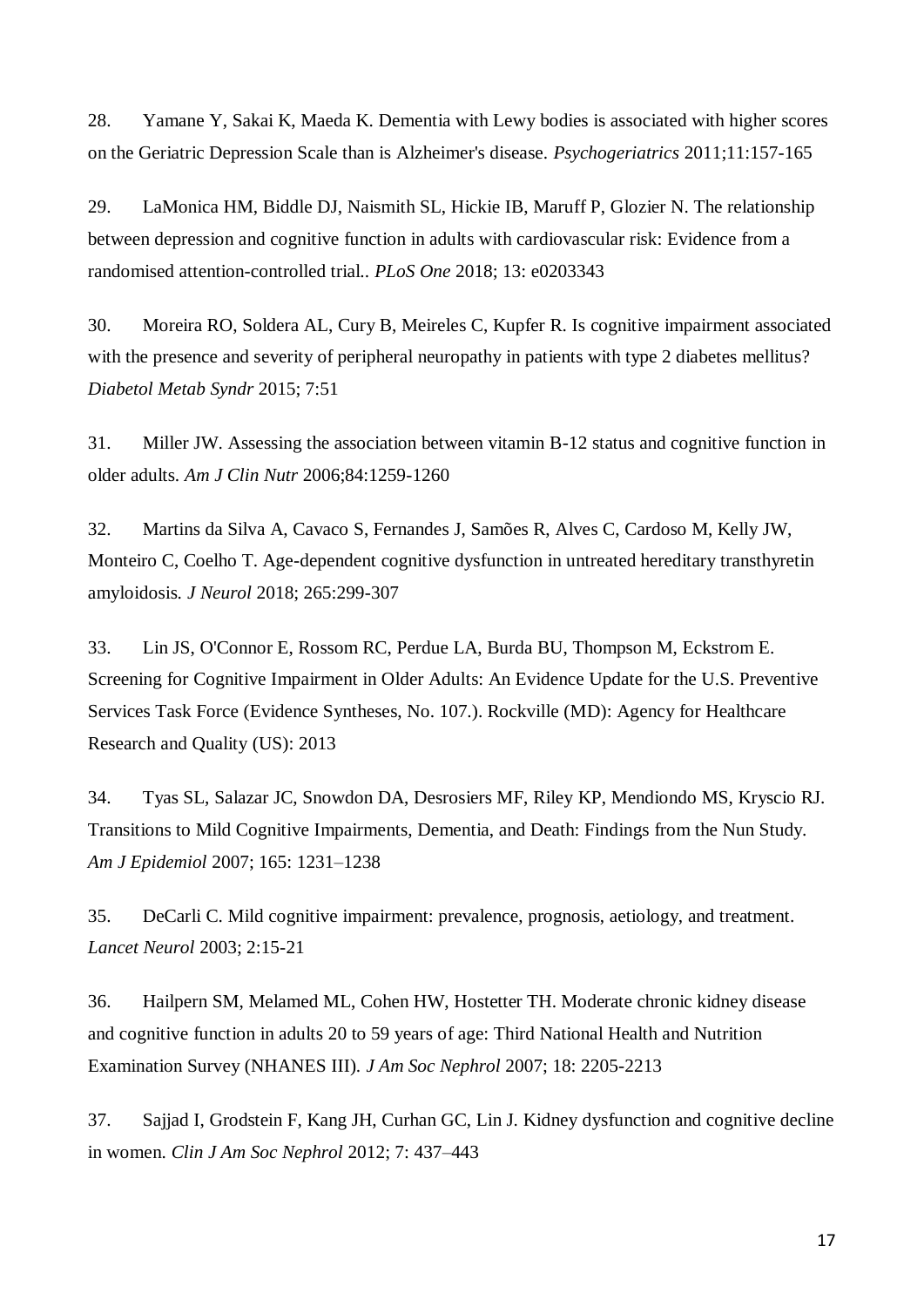38. Vanderlinden JA, Ross-White A, Holden R, Shamseddin MK, Day A, Boyd JG. Quantifying Cognitive Dysfunction Across the Spectrum of End Stage Kidney Disease - A Systematic Review and Meta-Analysis. *Nephrology* 2018; Aug 10

39. Murray AM, Tupper DE, Knopman DS, Gilbertson DT, Pederson SL, Li S, Smith GE, Hochhalter AK, Collins AJ, Kane RL. Cognitive impairment in hemodialysis patients is common. *Neurology* 2006; 67:216-223

40. Post JB, Jegede AB, Morin K, Spungen AM, Langhoff E, Sano M. Cognitive profile of chronic kidney disease and hemodialysis patients without dementia. *Nephron Clin Pract* 2010; 116:c247-255

41. Berger I, Wu S, Masson P, Kelly PJ, Duthie FA, Whiteley W, Parker D, Gillespie D, Webster AC. Cognition in chronic kidney disease: a systematic review and meta-analysis*. BMC Med* 2016; 14:206

42. Polinder-Bos HA, García DV, Kuipers J, Elting JWJ, Aries MJH, Krijnen WP, Groen H, Willemsen ATM, van Laar PJ, Strijkert F, Luurtsema G, Slart RHJA, Westerhuis R, Gansevoort RT, Gaillard CAJM, Franssen CFM. Hemodialysis Induces an Acute Decline in Cerebral Blood Flow in Elderly Patients. *J Am Soc Nephrol* 2018; 29: 1317-1325

43. Findlay MD, Dawson J, Dickie DA, Forbes KP, McGlynn D, Quinn T, Mark PB. Investigating the Relationship between Cerebral Blood Flow and Cognitive Function in Hemodialysis Patients. *J Am Soc Nephrol* 2019; 30: 147-158

44. Neumann D, Mau W, Wienke A. Girndt M Peritoneal dialysis is associated with better cognitive function than hemodialysis over a one-year course. *Kidney Int* 2018; 93:430-438

45. Baumgart M, Snyder HM, Carrillo MC, Fazio S, Kim H, Johns H. Summary of the evidence on modifiable risk factors for cognitive decline and dementia: a population-based perspective. *Alzheimers Dement* 2015; 11:718–726

46. Seliger SL, Siscovick DS, Stehman-Breen CO, Gillen DL, Fitzpatrick A, Bleyer A, Kuller LH. Moderate renal impairment and risk of dementia among older adults: the Cardiovascular Health Cognition Study*. J Am Soc Nephrol* 2004; 15:1904–1911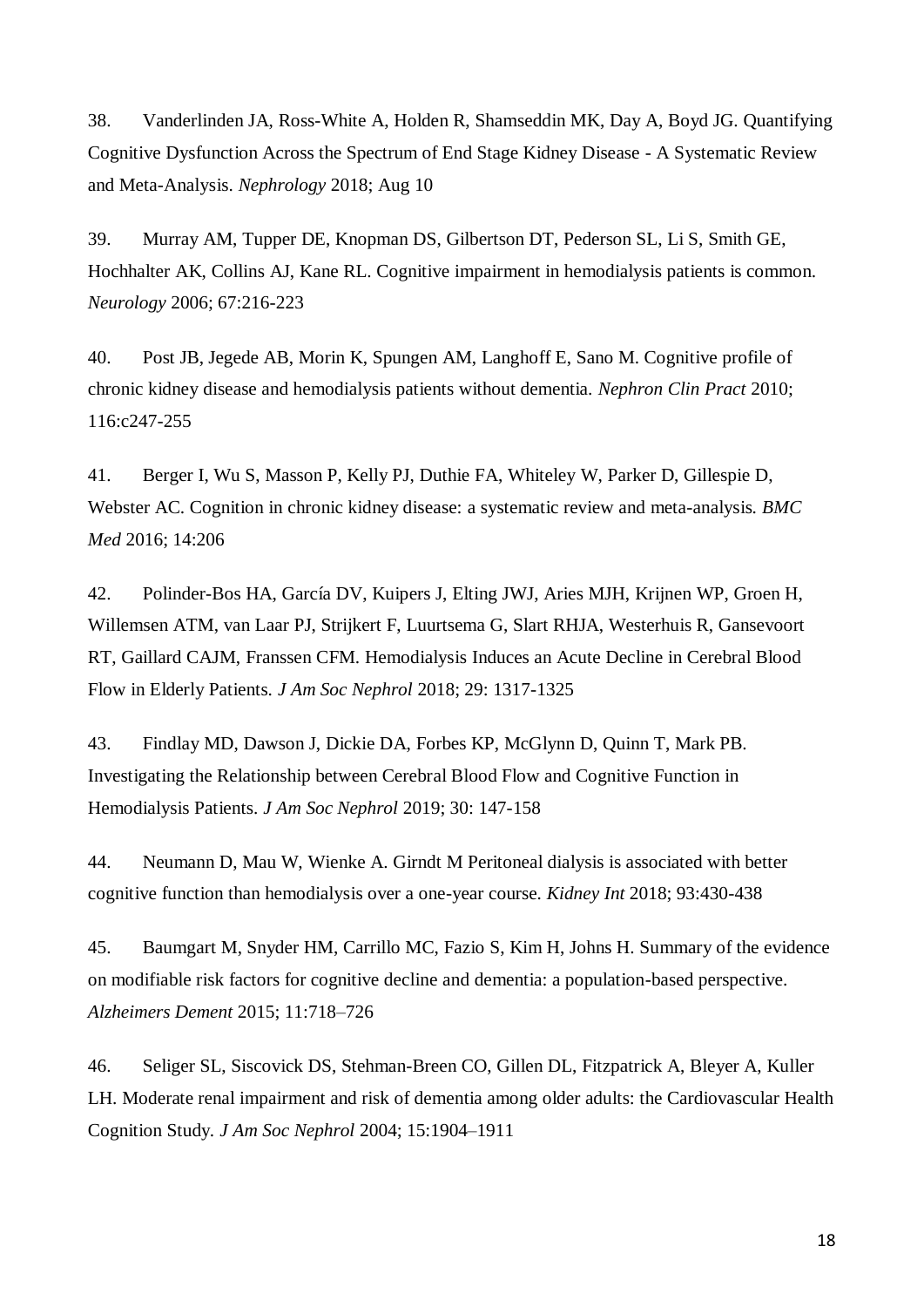47. Martens RJ, Kooman JP, Stehouwer CD, Dagnelie PC, van der Kallen CJ, Koster A, Kroon AA, Leunissen KM, Nijpels G, van der Sande FM, Schaper NC, Sep SJ, van Boxtel MP, Schram MT, Henry RM. Estimated GFR, Albuminuria, and Cognitive Performance: The Maastricht Study. *Am J Kidney Dis* 2017; 69:179-191

48. Puy L, Bugnicourt JM, Liabeuf S, Desjardins L, Roussel M, Diouf M, Chillon JM, Choukroun G, Massy ZA, Godefroy O. Cognitive Impairments and Dysexecutive Behavioral Disorders in Chronic Kidney Disease*. J Neuropsychiatry Clin Neurosci* 2018; 00:1–8

49. Xu R, Pi HC, Xiong ZY, Liao JL, Hao L, Liu GL, Ren YP, Wang Q, Zheng ZX, Duan LP. Dong J Hyponatremia and Cognitive Impairment in Patients Treated with Peritoneal Dialysis. *Clin J Am Soc Nephrol* 2015;10:1806-10813

50. Chung MC, Yu TM, Shu KH, Wu MJ, Chang CH, Muo CH, Chung CJ. Hyponatremia and increased risk of dementia: A population-based retrospective cohort study*. PLoS One* 2017; 12:e0178977

51. Contador I, Bermejo-Pareja F, Mitchell AJ, Trincado R, Villarejo A, Sánchez-Ferro Á, Benito-León J. Cause of death in mild cognitive impairment: a prospective study (NEDICES*). Eur J Neurol* 2014; 21:253-2e9

52. MizumasaT, HirakataH, Yoshimitsu T, HirakataE, KuboM, Kashiwagi M, TanakaH, Kanai H, Fujimi S, Iida M. Dialysis-related hypotension as a cause of progressive frontal lobe atrophy in chronic hemodialysis patients: a 3-year prospective study. *Nephron Clin Pract* 2004; 97:c23–c30

53. Harhay MN, Xie D, Zhang X, Hsu CY, Vittinghoff E, Go AS, Sozio SM, Blumenthal J, Seliger S, Chen J, Deo R, Dobre M, Akkina S, Reese PP, Lash JP, Yaffe K, Kurella Tamura M; CRIC Study Investigators. Cognitive Impairment in Non-Dialysis-Dependent CKD and the Transition to Dialysis: Findings From the Chronic Renal Insufficiency Cohort (CRIC) Study. *Am J Kidney Dis* 2018;72:499-508

54. Joshee P, Wood AG, Wood ER, Grunfeld EA. Meta-analysis of cognitive functioning in patients following kidney transplantation. *Nephrol Dial Transplant* 2018; 33: 1268-1277

55. Morales-Medina JC, Dumont Y, Quirion RA. Possible role of neuropeptide Y in depression and stress. *Brain Res* 2010; 1314:194-205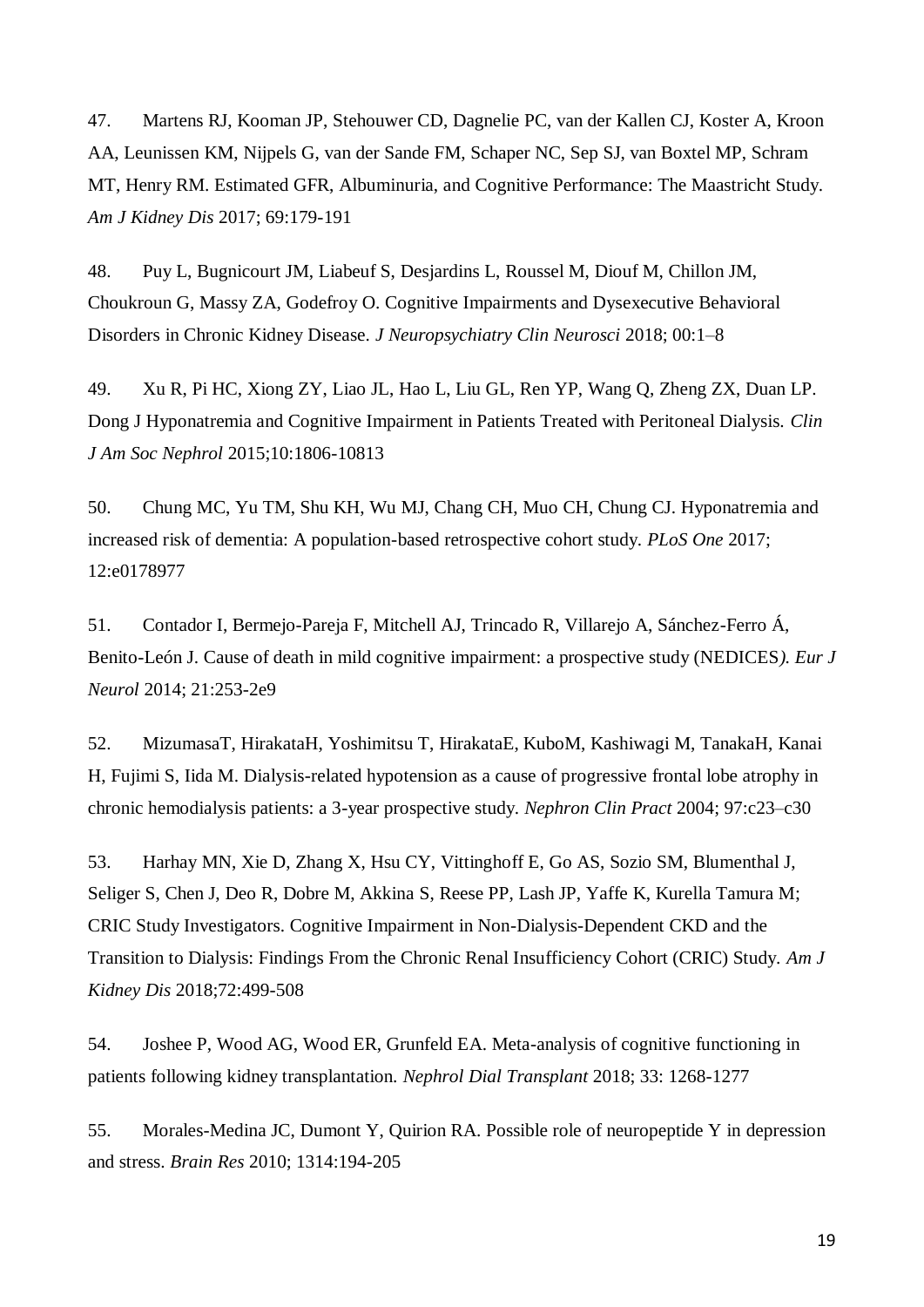56. Zoccali C, D'Arrigo G, Leonardis D, Pizzini P, Postorino M, Tripepi G, Mallamaci F, van den Brand J, van Zuilen A, Wetzels J, Bots ML, Blankestijn P. Neuropeptide Y and chronic kidney disease progression: a cohort study. *Nephrol Dial Transplant* 2018; 33:1805-1812

57. Ranpuria R, Hall M, Chan CT, Unruh M. Heart rate variability (HRV) in kidney failure: measurement and consequences of reduced HRV. *Nephrol Dial Transplant* 2008; 23: 444-449

58. Kennedy AC, Linton AL, Luke RG, Renfrew S. Electroencephalographic Changes During Hæmodialysis. *Lancet* 1963; 1:408-411

59. Jacob JC, Gloor P, Elwan OH, Dossetor JB, Paters VR. Electroencephalographic changes in chronic renal failure. *Neurology* 1965; 15: 419-429

60. Lizio R, Babiloni C, Del Percio C, Losurdo A, Vernò L, De Tommaso M, Montemurno A, Dalfino G, Cirillo P, Soricelli A, Ferri R, Noce G, Pascarelli MT, Catania V, Nobili F, Famá F, Orzi F, Giubilei F, Buttinelli C, Triggiani AI, Frisoni GB, Scisci AM, Mastrofilippo N, Procaccini DA, Gesualdo L. Different Abnormalities of Cortical Neural Synchronization Mechanisms in Patients with Mild Cognitive Impairment due to Alzheimer's and Chronic Kidney Diseases: An EEG Study. *J Alzheimers Dis* 2018; 65:897-915

61. Okada J, Yoshikawa K, Matsuo H, Kanno K, Oouchi M. Reversible MRI and CT findings in uremic encephalopathy. *Neuroradiology* 1991; 33:524-526

62. Ledig C, Schuh A, Guerrero R, Heckemann RA, Rueckert D. Structural brain imaging in Alzheimer's disease and mild cognitive impairment: biomarker analysis and shared morphometry database*. Sci Rep* 2018; 8:11258

63. Mueller SG, Schuff N, Yaffe K, Madison C, Miller B, Weiner MW Hippocampal atrophy patterns in mild cognitive impairment and Alzheimer's disease. *Hum Brain Mapp* 2010; 31:1339- 1347

64. Kuriyama N, Mizuno T, Ohshima Y, Yamada K, Ozaki E, Shigeta M, Mitani S, Kondo M, Matsumoto S, Takeda K, Nakagawa M, Watanabe Y. Intracranial deep white matter lesions (DWLs) are associated with chronic kidney disease (CKD) and cognitive impairment: a 5-year follow-up magnetic resonance imaging (MRI) study. *Arch Gerontol Geriatr* 2013; 56:55-60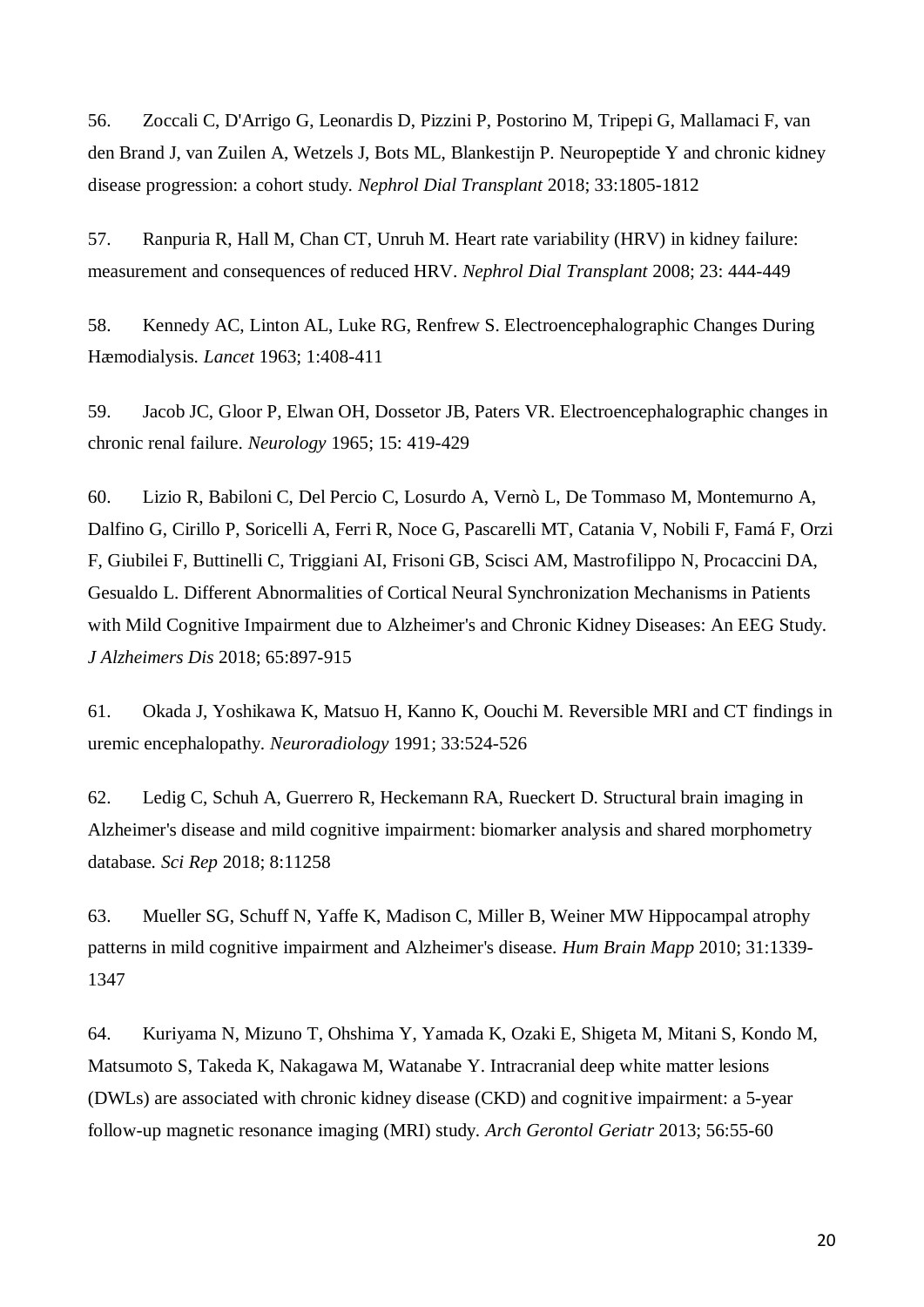65. Kumar A, Singh S, Singh A, Verma A, Mishra VN. Diffusion tensor imaging based white matter changes and antioxidant enzymes status for early identification of mild cognitive impairment. *Int J Neurosci* 2018; 7:1-20

66. Meng D, Li X, Bauer M, Taylor JP, Auer DP, Alzheimer's Disease Neuroimaging Initiative. Altered Nucleus Basalis Connectivity Predicts Treatment Response in Mild Cognitive Impairment. *Radiology* 2018; 11:180092

67. Matsuda-Abedini M, Fitzpatrick K, Harrell WR, Gipson DS, Hooper SR, Belger A, Poskitt K, Miller SP, Bjornson BH. Brain abnormalities in children and adolescents with chronic kidney disease. *Pediatr Res* 2018; Jul 2

68. Lee EJ, Park JH, Ihn Yk, Kim YJ, Lee SK, Park CS. Acute bilateral basal ganglia lesions in diabetic uraemia: diffusion-weighted MRI. *Neuroradiology* 2007; 49:1009-1013

69. Vemuri P, Knopman DS, Jack CR Jr, Lundt ES, Weigand SD, Zuk SM, Thostenson KB, Reid RI, Kantarci K, Slinin Y, Lakshminarayan K, Davey CS, Murray A. Association of Kidney Function Biomarkers with Brain MRI Findings: The BRINK Study. *J Alzheimer Dis* 2017; 55:1069-1082

70. Wang HC, Hsu JL, Shen YY. Acute bilateral basal ganglia lesions in patients with diabetic uremia: an FDG-PET study*. Clin Nucl Med* 2004; 29:475-478

71. Moodalbail DG, Reiser KA, Detre JA, Schultz RT, Herrington JD, Davatzikos C, Doshi JJ, Erus G, Liu HS, Radcliffe J, Furth SL, Hooper SR. Systematic review of structural and functional neuroimaging findings in children and adults with CKD. *Clin J Am Soc Nephrol* 2013; 8:1429-1448

72. Pepeu G. Mild cognitive impairment: animal models. *Dialogues Clin Neurosci* 2004; 6:369- 377

73. Bott JB, Héraud C, Cosquer B, Herbeaux K, Aubert J, Sartori M, Goutagny R, Mathis C. APOE-Sensitive Cholinergic Sprouting Compensates for Hippocampal Dysfunctions Due to Reduced Entorhinal Input. *J Neurosci* 2016; 36:10472-10486

74. Nakagawa T, Hasegawa Y, Uekawa K, Kim-Mitsuyama S. Chronic kidney disease accelerates cognitive impairment in a mouse model of Alzheimer's disease, through angiotensin II. *Exp Gerontol* 2017; 87:108-112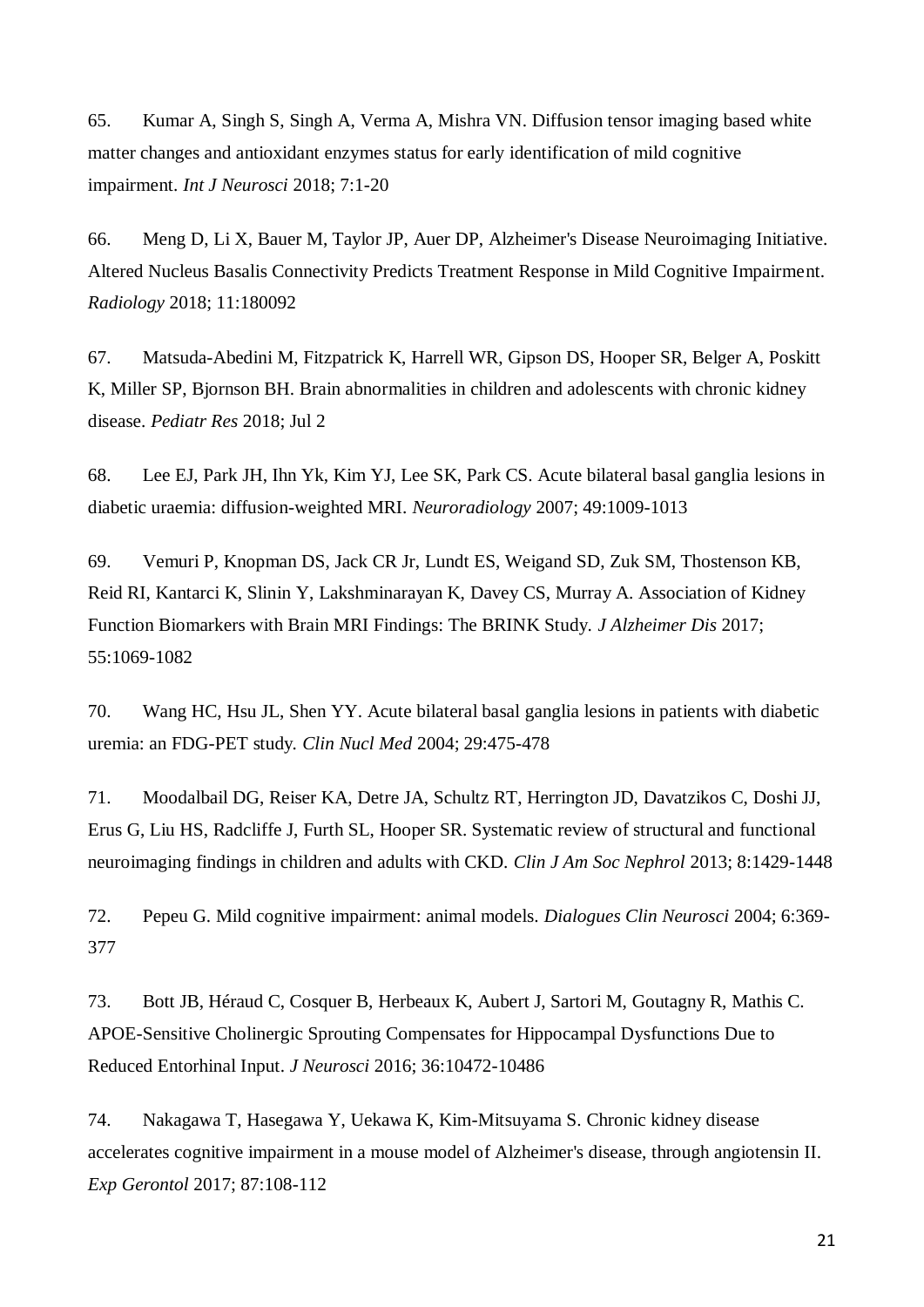75. Haruyama N, Fujisaki K, Yamato M, Eriguchi M, Noguchi H, Torisu K, Tsuruya K, Kitazono T. Improvement in spatial memory dysfunction by telmisartan through reduction of brain angiotensin II and oxidative stress in experimental uremic mice. *Life Sci* 2014; 113:55-59

76. Hsu CY, Chang FC, Ng HY, Kuo CC, Lee YT, Lu CY, Lee CT. Disrupted circadian rhythm in rats with nephrectomy-induced chronic kidney disease*. Life Sci* 2012; 91:127-131

77. Mazumder MK, Giri A, Kumar S, Borah A. A highly reproducible mice model of chronic kidney disease: Evidences of behavioural abnormalities and blood-brain barrier disruption. *Life Sci* 2016; 161:27-36

78. Nigro M, Viggiano D, Ragone V, Trabace T, di Palma A, Rossini M, Capasso G, Gesualdo L, Gigliotti G. A cross-sectional study on the relationship between hematological data and quantitative morphological indices from kidney biopsies in different glomerular diseases. *BMC Nephrol* 2018; 19:62

79. Moreno-Moral A, Pesce F, Behmoaras J, Petretto E. Systems Genetics as a Tool to Identify Master Genetic Regulators in Complex Disease. *Methods Mol Biol* 2017; 1488:337-362

80. Bogdan R, Salmeron BJ, Carey CE, Agrawal A, Calhoun VD, Garavan H, Hariri AR, Heinz A, Hill MN, Holmes A, Kalin NH, Goldman D. Imaging Genetics and Genomics in Psychiatry: A Critical Review of Progress and Potential. *Biol Psychiatry* 2017; 82: 165-175

81. Kurella Tamura M, Wadley V, Yaffe K, McClure LA, Howard G, Go R, Allman RM, Warnock DG, McClellan W. Kidney function and cognitive impairment in US adults: the Reasons for Geographic and Racial Differences in Stroke (REGARDS) Study. *Am J Kidney Dis* 2008; 52:227-234

82. Kalirao P, Pederson S, Foley RN, Kolste A, Tupper D, Zaun D, Buot V, Murray AM. Cognitive impairment in peritoneal dialysis patients. *Am J Kidney Dis* 2011; 57:612-620

83. Etgen T, Sander D, Chonchol M, Briesenick C, Poppert H, Förstl H, Bickel H. Chronic kidney disease is associated with incident cognitive impairment in the elderly: the INVADE study. *Nephrol Dial Transplant* 2009; 24:3144-3150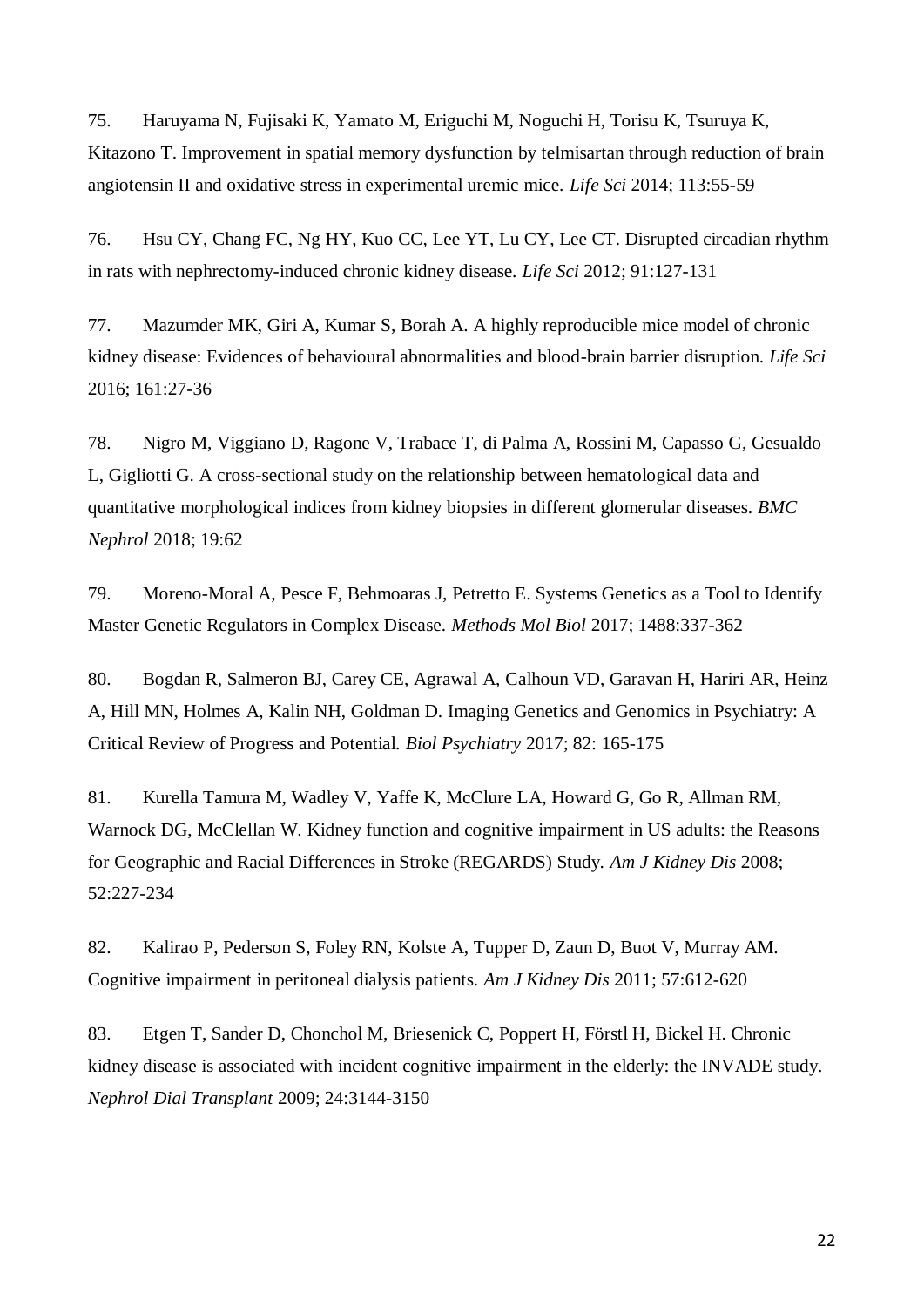84. Seliger SL, Siscovick DS, Stehman-Breen CO, Gillen DL, Fitzpatrick A, Bleyer A, Kuller LH. Moderate renal impairment and risk of dementia among older adults: the Cardiovascular Health Cognition Study*. J Am Soc Nephrol* 2004; 15:1904-1911

85. Kurella Tamura M, Yaffe K. Dementia and cognitive impairment in ESRD: diagnostic and therapeutic strategies. *Kidney Int* 2011; 79:14-22

86. Sánchez-Román S, Ostrosky-Solís F, Morales-Buenrostro LE, Nogués-Vizcaíno MG, Alberú J, McClintock SM. Neurocognitive profile of an adult sample with chronic kidney disease. *J Int Neuropsychol Soc* 2011; 17:80-90

87. McAdams-DeMarco MA, Daubresse M, Bae S, Gross AL, Carlson MC, Segev DL. Dementia, Alzheimer's Disease, and Mortality after Hemodialysis Initiation. *Clin J Am Soc Nephrol* 2018;13:1339-1347

88. Fukunishi I, Kitaoka T, Shirai T, Kino K, Kanematsu E, Sato Y. Psychiatric disorders among patients undergoing hemodialysis therapy. *Nephron* 2002; 91:344-347

89. Wolfgram DF, Szabo A, Murray AM, Whittle J. Risk of dementia in peritoneal dialysis patients compared with hemodialysis patients. *Perit Dial Int* 2015; 35:189-198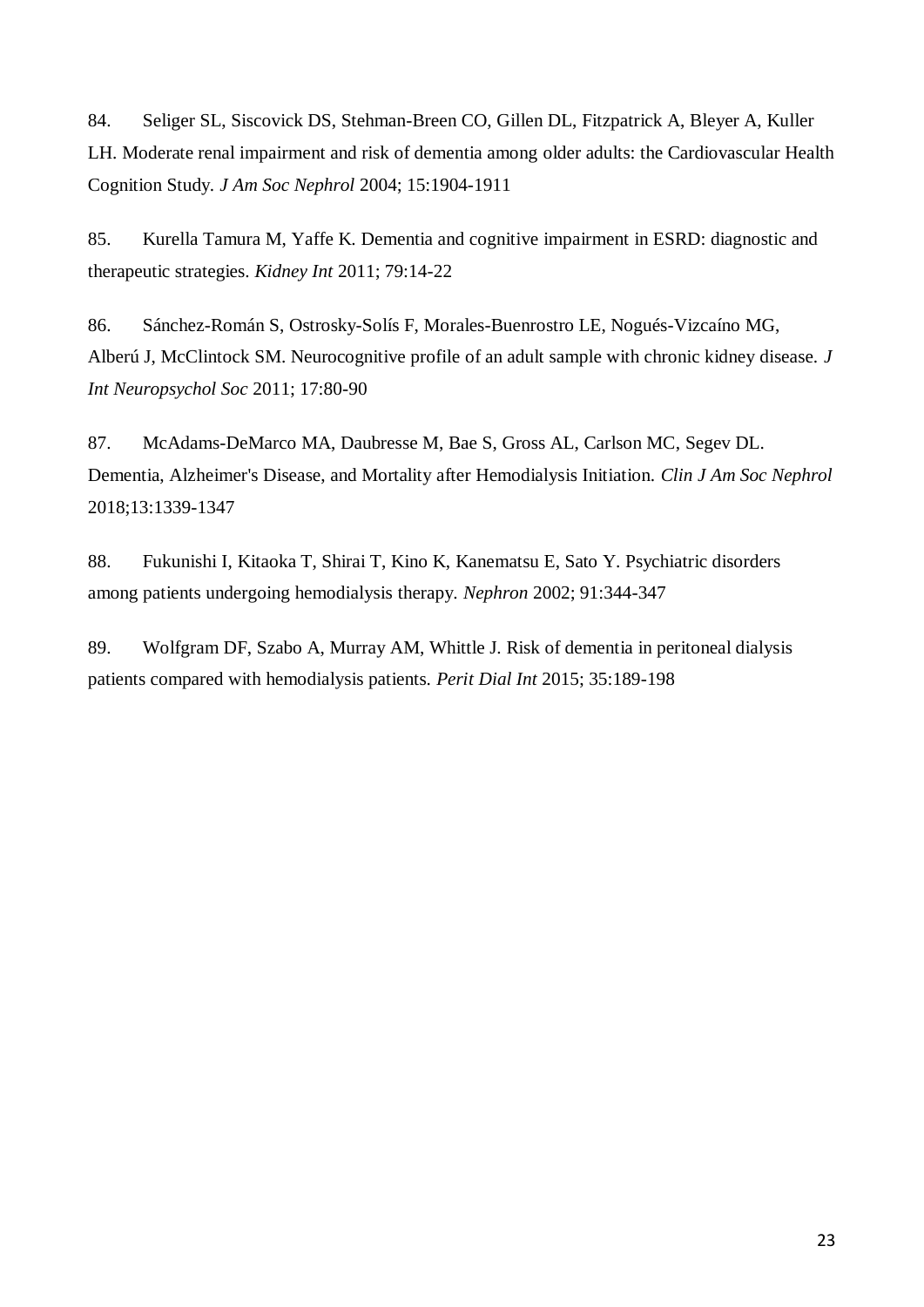| Table 1: Prevalence of MCI and dementia in different populations |                                                           |                                  |                   |  |
|------------------------------------------------------------------|-----------------------------------------------------------|----------------------------------|-------------------|--|
| Population                                                       | <b>Prevalence of MCI</b>                                  | <b>Prevalence</b><br>of dementia | <b>References</b> |  |
| <b>Healthy subjects</b>                                          | 7%-26%                                                    | 13%                              | $[81-83]$         |  |
| <b>Early CKD</b><br>$(\text{stage } 3)$                          | 14%                                                       | Unknown                          | [39, 84]          |  |
| Late CKD (stage<br>$4-5)$                                        | 16-38%                                                    | Unknown                          | [85, 86]          |  |
| <b>Hemodialysis</b>                                              | 26-60%                                                    | 15%-36%                          | [41, 87, 88]      |  |
| <b>Peritoneal</b><br>dialysis                                    | 35%                                                       | 3.9%-31%                         | [41, 82, 89]      |  |
| <b>Transplantation</b>                                           | (only studies<br>comparing pre-post<br>transplant scores) | 22%                              | $[56]$            |  |

# 24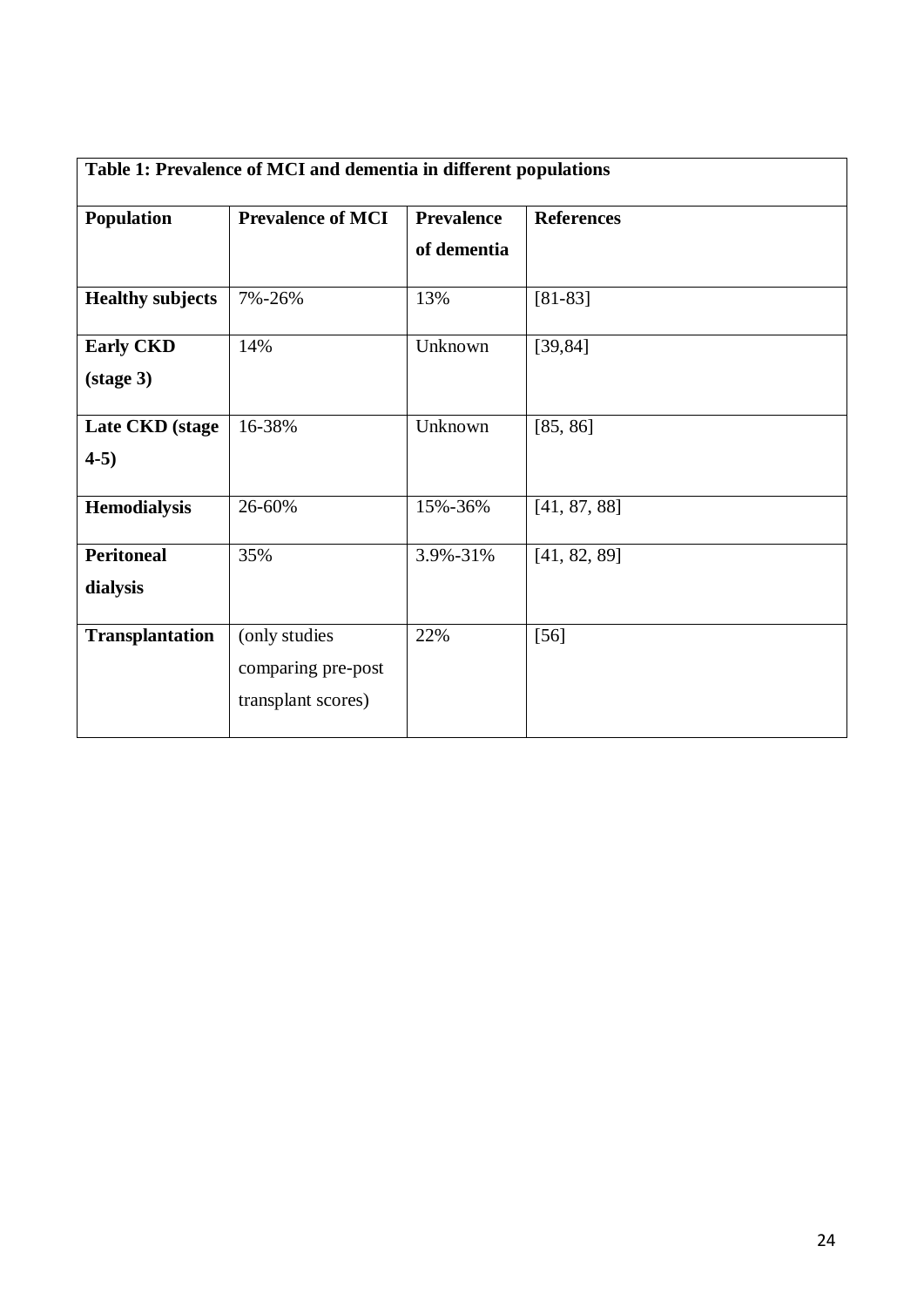| Table 2. Morphological, functional and pathogenetic features of MCI-CKD |                                           |                          |                          |  |  |
|-------------------------------------------------------------------------|-------------------------------------------|--------------------------|--------------------------|--|--|
|                                                                         | <b>MCI</b> general                        | <b>MCI-CKD</b>           | <b>References</b>        |  |  |
|                                                                         | population                                |                          |                          |  |  |
| <b>Pathogenesis</b>                                                     | Unknown                                   | Uremic (neuro)toxins     |                          |  |  |
|                                                                         | <b>Tractography</b> Lower connectivity of | Internal capsule         | [65, 66, 68]             |  |  |
|                                                                         | the Basal Nucleus                         | demyelination            |                          |  |  |
| <b>MRI</b>                                                              | Reduced amygdala and                      | Deep white matter        | [48, 61, 64, 67, 69, 71] |  |  |
|                                                                         | hippocampus gray matter demyelination     |                          |                          |  |  |
| <b>EEG</b>                                                              | Altered cortical                          | Altered cortical         | $[58-60]$                |  |  |
|                                                                         | synchronization at alpha                  | synchronization at delta |                          |  |  |
|                                                                         | frequencies                               | frequencies              |                          |  |  |
| <b>Animal</b>                                                           | Cortical atrophy, damage Normal neural    |                          | $[72 - 74]$              |  |  |
| models                                                                  | to the cholinergic system architecture    |                          |                          |  |  |